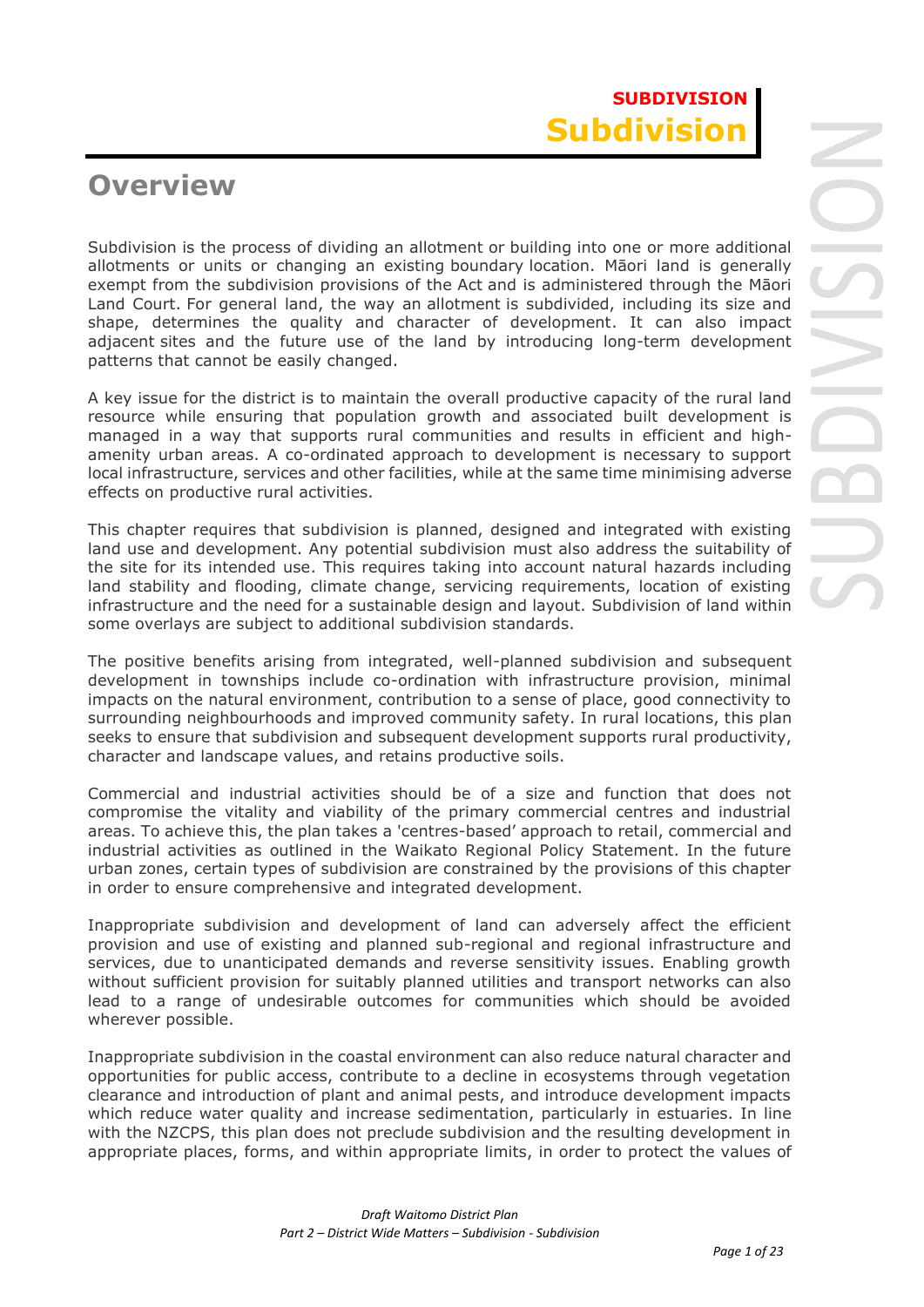the coastal environment.

Benefit lots are provided for in this chapter to encourage a range of positive environmental and social outcomes. These include permanent protection of riparian margins in the Upper Waipa River catchment, permanent protection of significant natural areas in the coastal environment and in the karst overlay. Significant natural areas in the coastal environment are provided for because of their high ecological values, contribution to species diversity, current fragmentation and the increased risk of development. Permanent protection of areas in the karst overlay enables regeneration of indigenous forest cover which slows down percolation rates. High rainfall on pasture or bare land where there is underlying karst can adversely affect the hydrological, ecological and geomorphological structure of these systems. There are also a number of Maori freehold land parcels in the district which do not have legal access to a formed or unformed road. Benefit lots are offered where a landowner creates permanent legal and physical access to landlocked Maori freehold land or urupā. This plan also makes specific provision for subdivision of land exclusively for the protection of scheduled sites and features.

The Act additionally requires this plan to manage significant risks from natural hazards. This means that subdivision and subsequent development or redevelopment should be avoided where it would increase the risk of social, environmental and economic harm from natural hazards. The Waikato Regional Policy Statement further requires this plan to control subdivision to avoid creating demand for new structures within High Risk Flood Zones, primary hazard zones and within areas at high risk of coastal hazards. Subdivision and development within these areas must also not create or exacerbate natural hazard risks elsewhere. Accordingly, this plan identifies areas at risk or susceptibility to natural hazards and as necessary, directs development, including the location of infrastructure, away from these areas.

# **Objectives**

*Refer also to the relevant objectives in Part 2 District - Wide Matters and Part 3 – Area Specific Matters*

- **SUB-O1.** Subdivision is designed so that it is efficient in layout, maintains public safety and is connected and integrated into the existing transport network.
- **SUB-O2.** Subdivision results in development which delivers good quality, affordable community environments that positively contribute to the local sense of place and is compatible with the role, function, amenity and predominant character of each zone.
- **SUB-O3.** Subdivision is serviced by infrastructure that has been planned, sequenced and provided for in an integrated manner and has sufficient capacity for the proposed development of the site.
- **SUB-O4.** Subdivision protects or enhances overlays, scheduled sites and features and results in development that respects the physical, cultural, historical and natural context of the site. Some subdivision proposals may not be possible if the identified values cannot be appropriately protected.
- **SUB-O5.** Encourage subdivision which contributes to creating sustainable communities and enhances the key elements of character and amenity identified in the town concept plans.
- **SUB-O6.** Ensure adequate assessment of the natural hazard risk is undertaken prior to the establishment of new subdivision and development. Subdivision of some sites may not be possible if the natural hazard risk cannot be appropriately managed.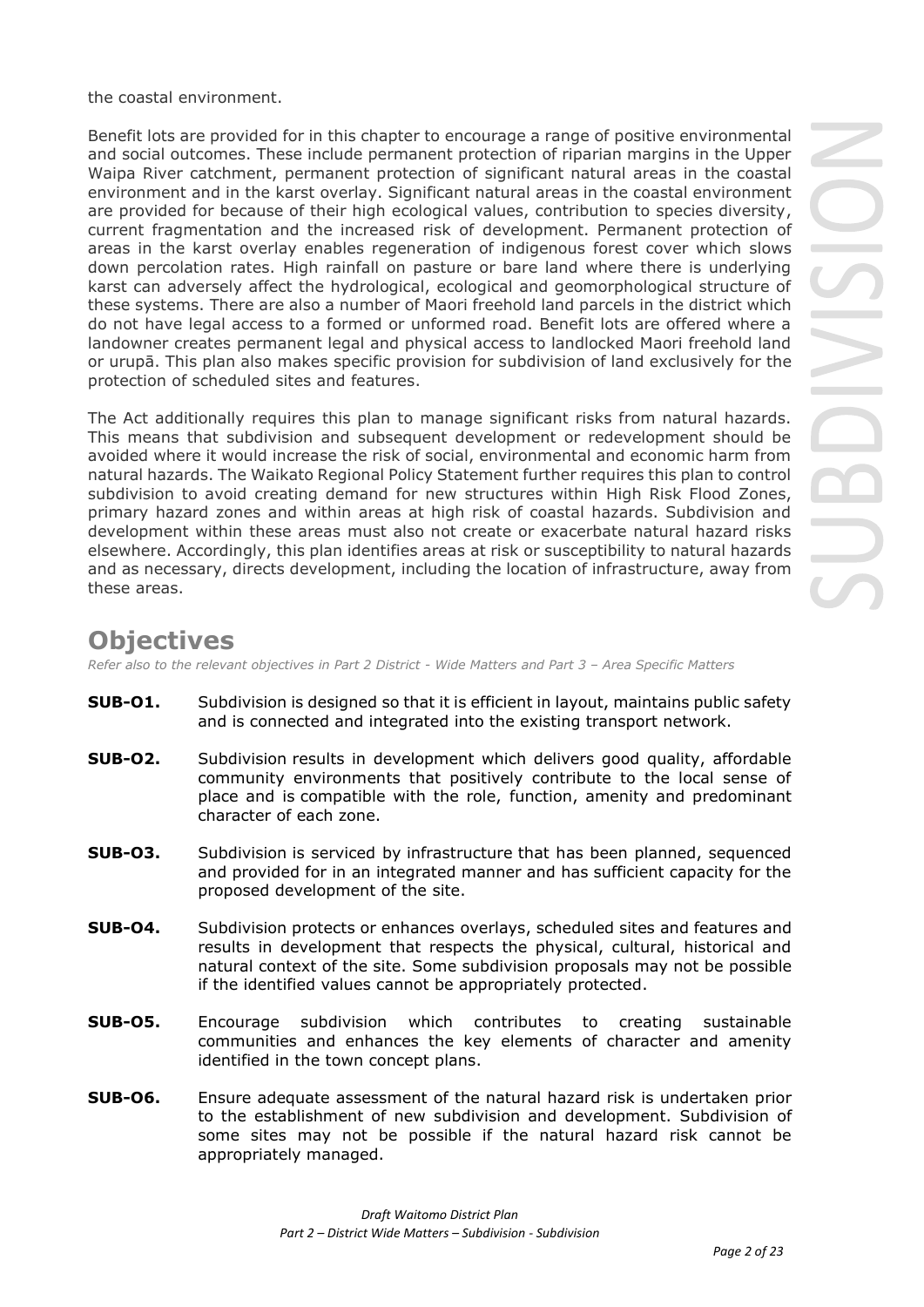- **SUB-O7.** Ensure that the overall primary productive potential of the rural land resource is retained to support the use of the general rural zone as a productive working environment.
- **SUB-O8.** Ensure that the Waikato River Vision and Strategy is given effect to by all development and subdivision.
- **SUB-O9.** Ensure that esplanade reserves, esplanade strips and reserves are created through subdivision where these contribute to the maintenance, enhancement and protection of ecological, amenity, public access, recreational and hazard management values.
- **SUB-O10.** Subdivision is designed to avoid or mitigate any adverse effects on the operation, maintenance and access to established network utilities and regionally significant infrastructure.
- **SUB-O11.** Ensure new allotments created close to the boundary of a rural production zone, indicative rural production area or an established site of intensive indoor primary production identify a building platform(s) in a location which minimises reverse sensitivity effects.

# **Policies**

*Refer also to the relevant policies in Part 2 District - Wide Matters and Part 3 – Area Specific Matters*

# **General Subdivision Policy**

- **SUB-P1.** Ensure safe, connected and accessible residential neighbourhoods are created and maintained by supporting subdivision that:
	- 1. Provides a roading pattern which offers good connectivity to the site(s) and integrates with adjacent neighbourhoods and future urban zones; and
	- 2. Limits cul-de-sacs wherever possible, unless site and topographical constraints inhibit road connections; and
	- 3. Provides for the design, location, alignment, and dimensions of new roads and accessways that ensure safe vehicle, pedestrian and cycling access and manoeuvring can be provided to every allotment; and
	- 4. Provides connections to public transport where this is available; and
	- 5. Maximises accessibility and connectivity with surrounding neighbourhoods, to nearby shops, schools, employment, open spaces and other activities through walkways and cycleways; and
	- 6. Incorporates physical site characteristics, constraints and opportunities into subdivision design; and
	- 7. Aligns streets and open spaces to focus on significant views or landmarks; and
	- 8. Creates connecting pedestrian walkways which have a clear line of sight; and
	- 9. Incorporates mātauranga Māori principles into the design of the subdivision; and
	- 10. Provides opportunities for mana whenua's relationship with ancestral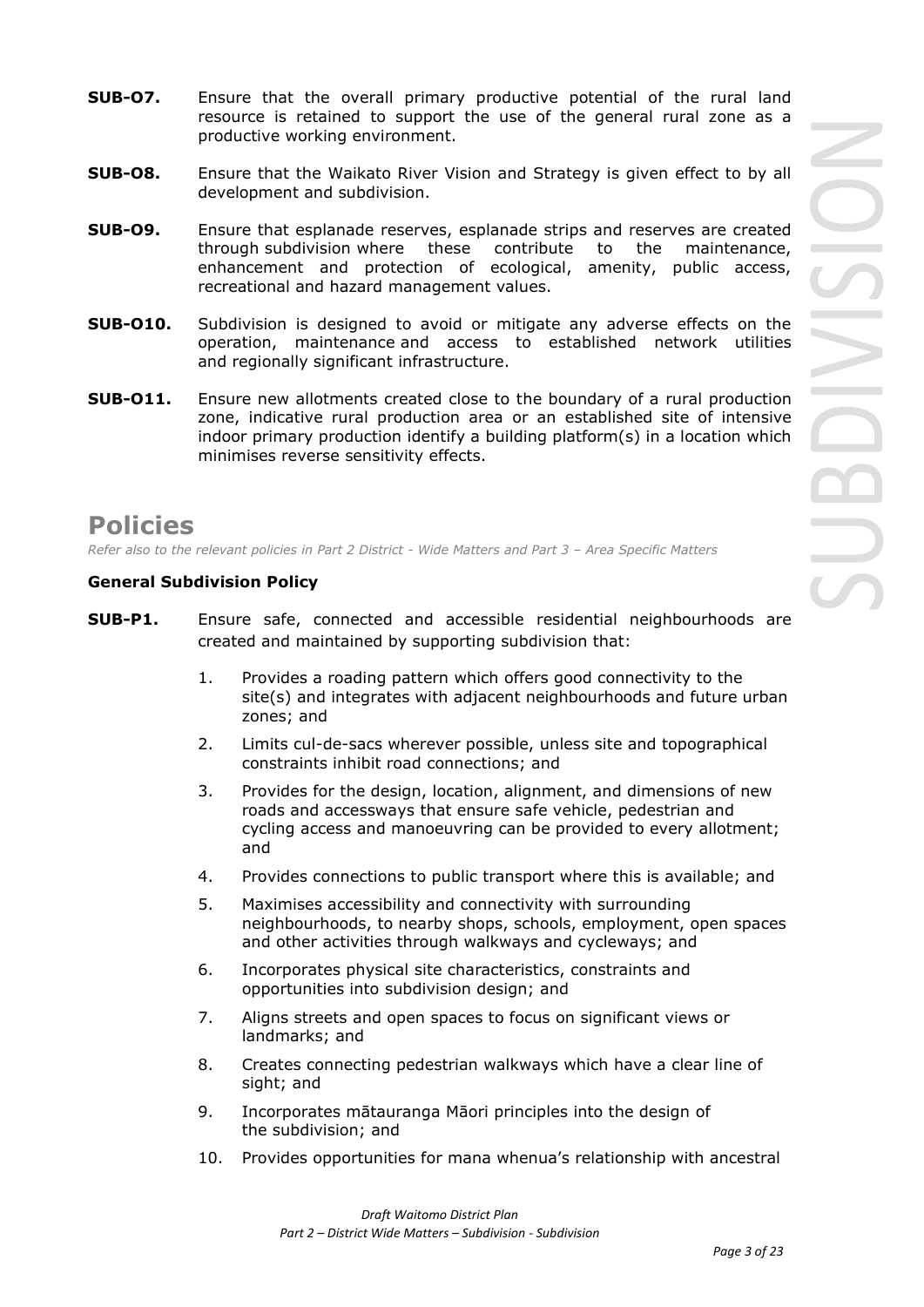lands, water, sites, wāhi tapu and other taonga to be maintained or strengthened; and

- 11. Encourages landscaping design and the planting of new vegetation.
- **SUB-P2.** Promote urban consolidation throughout the district and avoid subdivision which creates ribbon and residential cluster development in the coastal environment.
- **SUB-P3.** Discourage subdivision that would:
	- 1. Compromise the function, safety or efficiency of the land transport network; and/or
	- 2. Result in poorly designed, located or constructed vehicle access points; and/or
	- 3. Fail to integrate with and acknowledge the constraints and opportunities of the site and surrounding area; and/or
	- 4. Result in reverse sensitivity effects on adjacent sites, adjacent activities or the wider receiving environment; and/or
	- 5. Result in reverse sensitivity effects which compromise the operation or expansion of regionally significant industries or regionally significant mineral resources; and/or
	- 6. Allow the proliferation of residential rear allotments in the residential or settlement zones; and/or
	- 7. Create allotment configurations for residential development which fail to maintain and enhance the character and amenity of the residential zone; and/or
	- 8. Compromise the efficient provision of established network utilities and regionally significant infrastructure; and/or
	- 9. Constrain the operation of established intensive indoor primary production activities; and/or
	- 10. Increase the flow of stormwater runoff onto adjoining properties or flood plains, or reduce storage capacity on-site.
- **SUB-P4.** In all zones, avoid subdivision that creates allotments in the following situations:
	- 1. In townships, minor residential units are ancillary to the principal dwelling and provide an opportunity for the economic and social benefit of the property owner. Subdivision of minor residential units where the minimum allotment size for the zone cannot be achieved should be avoided in order to retain the built character and scale that is consistent with the surrounding residential environment; and
	- 2. Papakāinga and tiny house developments are provided as part of a range of innovative housing choices offered by this plan. Subdivision of individual tiny houses or papakāinga units where the minimum allotment size cannot be achieved should be avoided to prevent compromising the character and amenity values of the underlying zone.
- **SUB-P5.** Ensure that where a maximum allotment size is specified, that it is achieved in order to provide a development yield to support infrastructure provision and efficient land use, unless;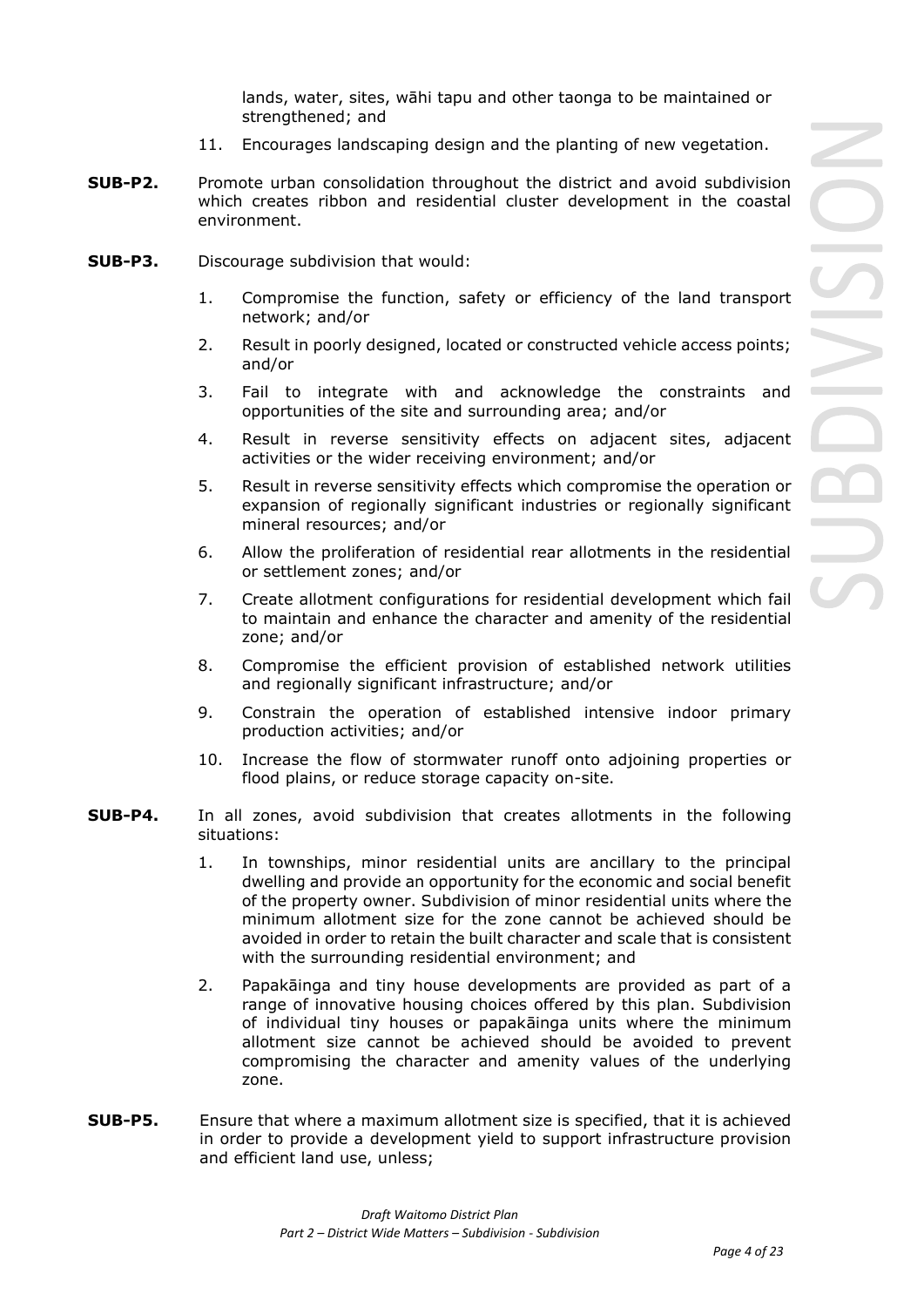- 1. There are proven geotechnical constraints which make this requirement impractical; or
- 2. The subdivision is providing for papakāinga, compact or cohousing developments which require additional space to accommodate multiple dwellings.
- **SUB-P6.** Subdivision must not compromise the provision of infrastructure and services or the function of adjacent zones, particularly in the future urban zone.
- **SUB-P7.** Subdivision must be appropriately serviced by:
	- 1. Ensuring integration with existing and planned infrastructure is provided for and sequenced at the design stage of any subdivision; and
	- 2. Ensuring the appropriate infrastructure for the subsequent use of the land is in place at the time of subdivision or development; and
	- 3. Where appropriate, requiring connections to Council's reticulated systems in urban areas; or
	- 4. Where reticulated systems are not available, requiring appropriate onsite infrastructure to be provided at the time of subdivision, including providing sufficient space for on-site stormwater disposal; and
	- 5. Providing for innovative, sustainable servicing solutions that protect the environmental values of the Te Maika precinct (PREC7).
- **SUB-P8.** Where subdivision results in an increased number of allotments being accessed by an existing accessway, ensure that the accessway's capacity and the likely effect on users and their safety is properly managed.

### **Zone Subdivision Policy**

- **SUB-P9.** Encourage residential subdivision in the residential zone and the Te Kūiti commercial zone that:
	- 1. Complements residential density, patterns of development and housing types that are suitable or anticipated for the zone; and
	- 2. Provides allotment sizes and shapes that support the anticipated range of housing types and sizes; and
	- 3. Allows on-site residential amenity and privacy including sufficient sunlight to living and outdoor spaces; and
	- 4. Avoids the use of ground floor space in Te Kūiti CBD precinct (PREC5) for residential activities.
- **SUB-P10.** Ensure subdivision does not compromise the predominant function, character and amenity of the general rural zone by:
	- 1. Maintaining the overall productivity of the rural land resource and protecting the integral values of the zone as a working, productive rural environment; and
	- 2. Minimising the use of highly productive soils for activities other than primary production; and
	- 3. Minimising the potential for subdivision which would result in reverse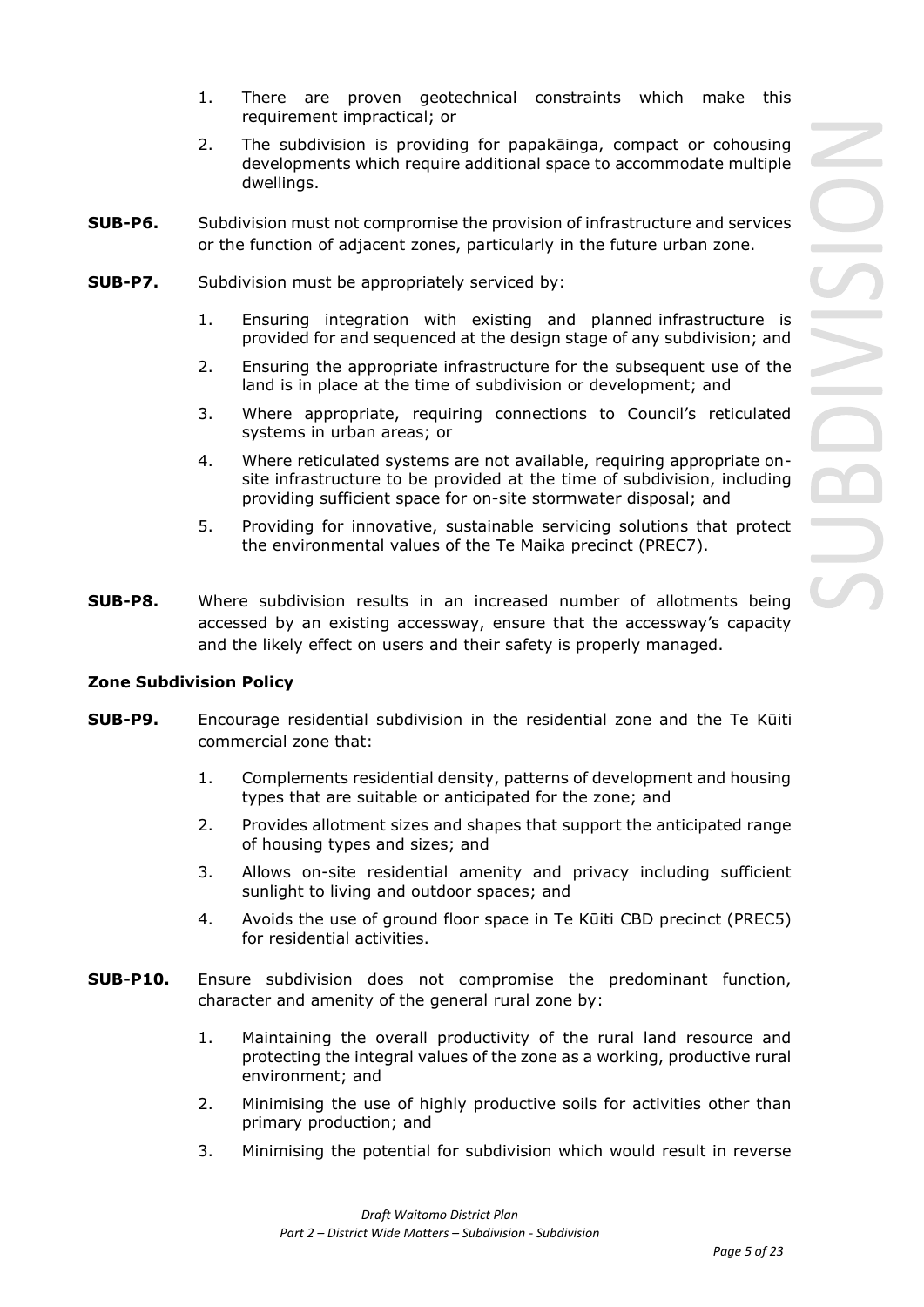sensitivity effects on adjacent rural activities or activities in the rural production zone; and

- 4. Avoiding de facto rural settlements such as ribbon or residential cluster development in the coastal environment; and
- 5. Avoiding subdivision of highly productive soils for commercial and industrial purposes (with the exception of rural industry); and
- 6. Avoiding subdivision which gives rise to potential demand for the uneconomical and unplanned expansion of infrastructure services or the upgrade of existing infrastructure.
- **SUB-P11.** Ensure that subdivision in the general rural zone maintains or enhances the attributes that contribute to rural character and amenity values, including:
	- 1. Encouraging development to locate away from headlands, ridgelines, prominent natural features and landforms; and
	- 2. Providing a low density and scale of development; and
	- 3. Providing for the continued and efficient operation of rural activities and productive working landscapes.
- **SUB-P12.** Subdivision in the [future urban zone:](javascript:void(0))
	- 1. Must not occur at allotment sizes smaller than provided for in the general rural zone unless a structure plan for the comprehensive and integrated development of the zone has been approved by Waitomo District Council and incorporated into the district plan or approved by way of a resource consent; and
	- 2. Must not result in the fragmentation of sites that would compromise integrated future development; and
	- 3. Must enable a roading pattern which ensures connectivity to the land transport network and to land in adjacent zones as appropriate; and
	- 4. Should create allotments that are sited in general accordance with the indicative road transport network.
- **SUB-P13.** In Te Kūiti CBD precinct (PREC5), minimise subdivision which enables the proliferation of vehicle crossings that restrict the ability of pedestrians to move safely and efficiently along the street.
- **SUB-P14.** In the commercial, tourism and industrial zones, enable subdivision that supports the operation, maintenance or enhancement of activities appropriate in those zones, having regard to the opportunities and strategies identified in the town concept plans.
- **SUB-P15.** To achieve the character and amenity outcomes for the rural lifestyle zone, the allotment sizes/density levels prescribed in this chapter are the final development form and not a precursor to further intensified urban format residential development.
- **SUB-P16.** In limited circumstances, allow subdivision in the residential, settlement, rural lifestyle and tourism zones that does not comply with the minimum allotment standards when:
	- 1. In the tourism and settlement zones, the allotment size and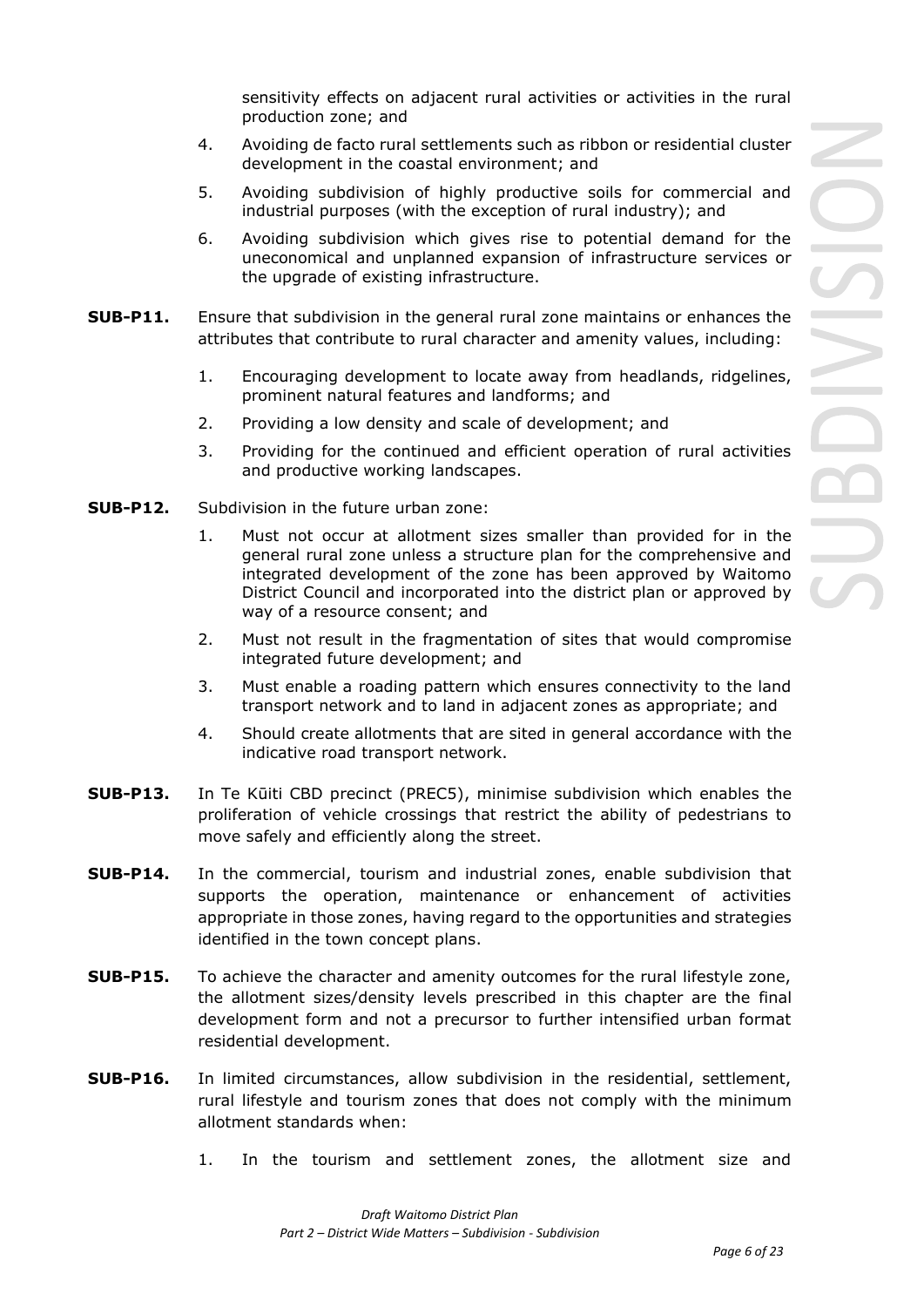configuration is appropriate for development anticipated in the zone; or

- 2. In the residential and rural lifestyle zones, the subdivision design maintains residential character and amenity; and
- 3. It can be demonstrated that the proposed subdivision is consistent with the quality and types of development envisaged by the zone and relevant town concept plan; and
- 4. The proposed subdivision does not result in reverse sensitivity effects on adjacent activities.

# **Natural Hazards**

- **SUB-P17.** Manage significant risks from natural hazards by:
	- 1. Restricting subdivision that creates new or exacerbates existing natural hazards including coastal hazards, erosion, subsidence, falling debris or flooding; and
	- 2. Restricting subdivision that results in adverse effects on the stability of land and buildings; and
	- 3. Restricting subdivision that does not provide safe, flood free, stable building platforms at the time of subdivision; and
	- 4. Avoiding subdivision in areas that may be subject to the known effects of climate change, unless the development or subdivision design provides for the mitigation of the effects of climate change; and
	- 5. Avoiding subdivision in a High Risk Flood Zone or within Coastal Erosion Hazard Area 1; and
	- 6. On land that is potentially prone to liquefaction, before subdivision, require an assessment by a geo-professional that reflects the type and scale of the activity, its overall vulnerability to the effects of liquefaction and the appropriate mitigation measures needed to reduce risk to an acceptable level.

# **Natural Systems**

- **SUB-P18.** Encourage subdivision which recognises the value of natural systems by employing green infrastructure solutions designed to avoid, remedy or mitigate adverse effects on the environment.
- **SUB-P19.** Encourage subdivision which retains pre-development hydrological conditions as far as practicable.
- **SUB-P20.** Ensure that the location, layout and design of subdivision and subsequent development avoids adverse effects on indigenous vegetation, coastal margins and the riparian areas associated with water bodies.
- **SUB-P21.** Manage the actual and potential effects on overlays, scheduled sites and features and archaeological sites by ensuring the location, layout and design of subdivision including building platforms, earthworks, infrastructure and accessways, protect the identified values.
- **SUB-P22.** Protect the outstanding natural landscapes and areas of outstanding natural character identified in this plan by avoiding subdivision and development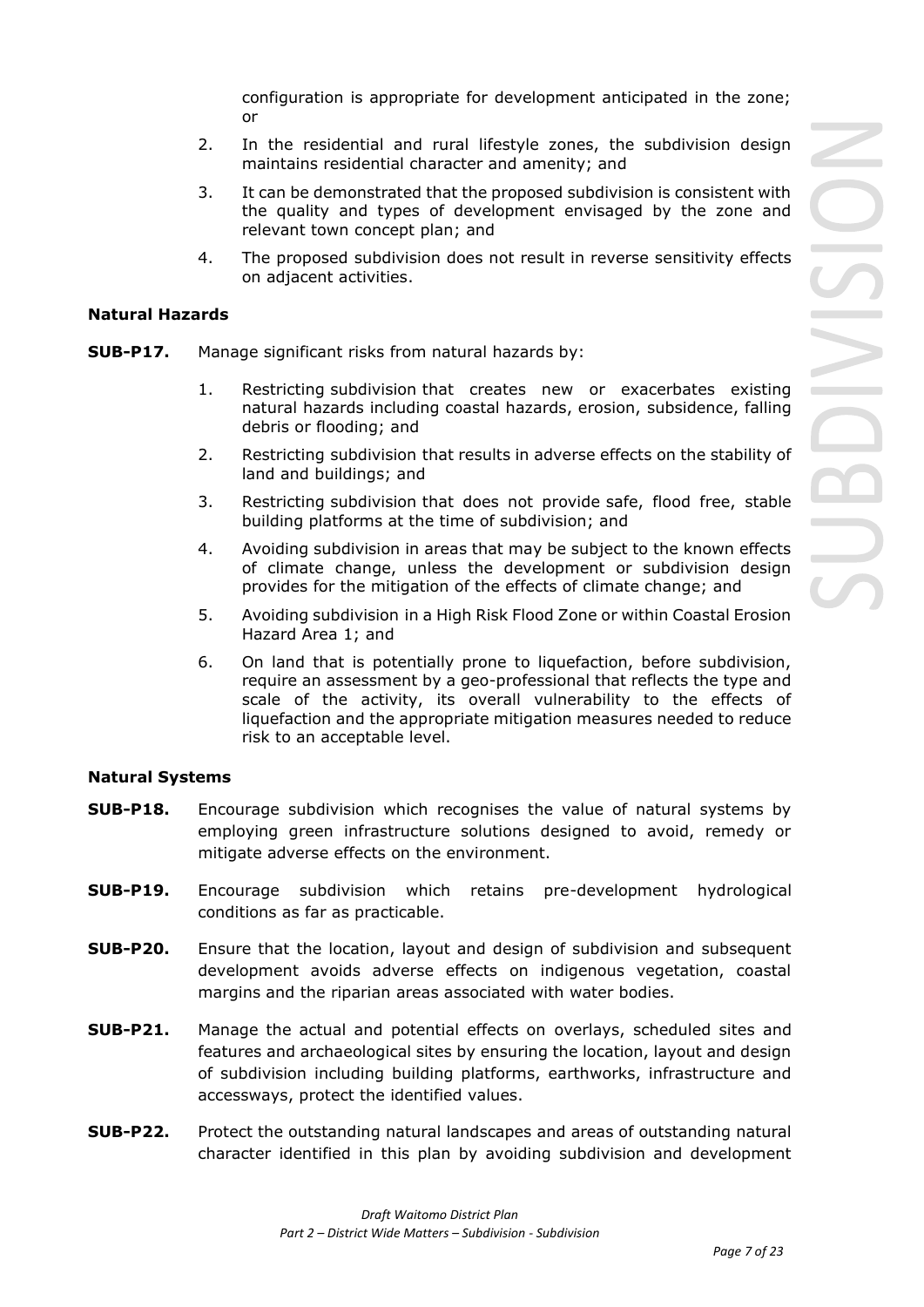patterns that would lead to the inappropriate siting of buildings, associated infrastructure, or accessways.

- **SUB-P23.** Maintain and enhance the landscapes of high amenity value, areas of high/very high natural character and the coastal environment by ensuring subdivision and resulting development is not located on ridgelines or headlands.
- **SUB-P24.** Encourage subdivision which permanently retains and protects scheduled sites and features and archaeological sites within one allotment.

# **Specific Subdivision Policy**

- **SUB-P25.** Give effect to the Waikato River Vision and Strategy through the provision of a subdivision entitlement to create additional allotment(s) where riparian margins of water bodies in the Upper Waipa catchment are permanently protected.
- **SUB-P26.** Enable subdivision in the general rural zone in identified circumstances where this:
	- 1. Allows permanent legal and physical access to landlocked Maori freehold land or urupā; or
	- 2. Achieves permanent protection of riparian margins in the Upper Waipa River catchment; or
	- 3. Achieves permanent protection of a significant natural area in the coastal environment or karst overlay; and
	- 4. Acknowledges that where exceptional environmental gains are made in the Upper Waipa River catchment or in significant natural areas in the coastal environment or karst overlay, that benefit lots additional to those prescribed in the rule may be considered.
- **SUB-P27.** Unless specifically protecting a scheduled site or feature or archaeological site, ensure that subdivision of land adjoining water bodies and the coastline provides for public access where required.
- **SUB-P28.** Ensure boundary adjustments do not create or increase any non-compliance with rules for new allotments in the zone in which the subdivision is taking place.
- **SUB-P29.** Ensure conversions/amendments of cross leases or creation/amendments of unit titles creates allotments that are usable and protects existing services through the establishment of easements.
- **SUB-P30.** Encourage the provision of reserves through the subdivision process, including opportunities to add land to existing reserves or land owned by Council, to enhance or provide for public recreation, connectivity, conservation and amenity needs.
- **SUB-P31.** Provide for the National Grid electricity transmission network and the gas transmission network by ensuring subdivision does not compromise its ongoing operation, maintenance and development.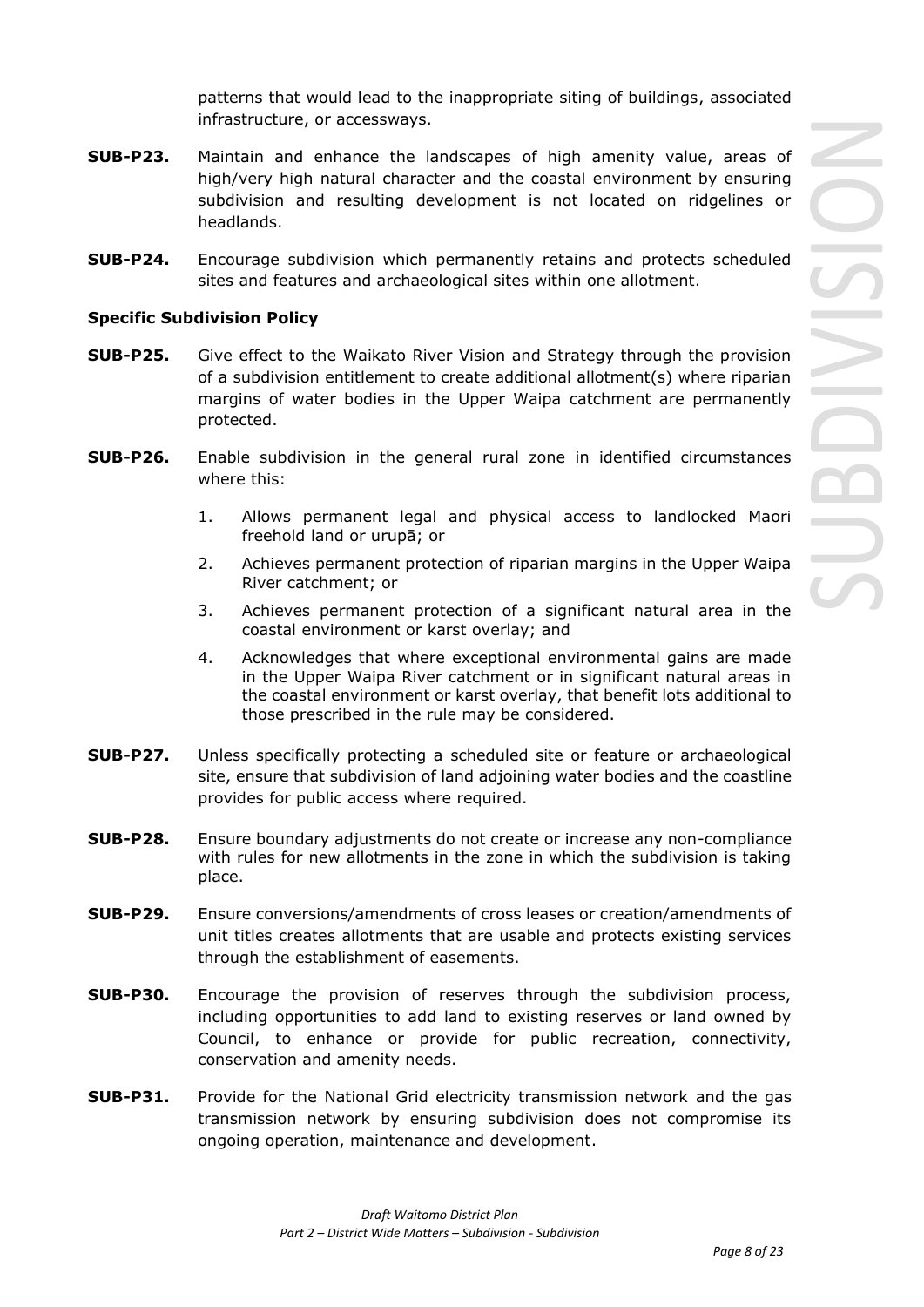- **SUB-P32.** Manage the creation of allotments for the purposes of public works, network utilities or reserves to ensure that the allotment is a sufficient size to accommodate its required use.
- **SUB-P33.** Ensure the integrity of existing consent notices, bonds or other legal instruments by continuing to enforce historic restrictions that have been registered on record of titles.

# **Rules**

The rules that apply to subdivision are contained in the tables listed below. To undertake any activity, it must comply with all the rules listed in:

- SUB Table 1 Activities Rules; and
- SUB Table 2 Performance Standards; and
- Any relevant provision in Part 2 District-Wide Matters; and
- Any relevant provision in Part 3 Area Specific Matters;

Where an activity breaches more than one rule, the most restrictive status shall apply to the activity.

Refer to [Part 1](javascript:void(0)) - How the Plan Works for an explanation of how to use this Plan, including activity status abbreviations.

# **SUB - Table 1 - Activities Rules**

| SUB-R1.                                 | Subdivision to create allotments in all zones                                                                                                                                                                                                                                                                                                                                                                                                                                                                                                                                                                                  |
|-----------------------------------------|--------------------------------------------------------------------------------------------------------------------------------------------------------------------------------------------------------------------------------------------------------------------------------------------------------------------------------------------------------------------------------------------------------------------------------------------------------------------------------------------------------------------------------------------------------------------------------------------------------------------------------|
| Residential,<br>settlement &<br>tourism | <b>Activity status: RDIS</b><br>Where:                                                                                                                                                                                                                                                                                                                                                                                                                                                                                                                                                                                         |
| zones                                   | All of the performance standards in SUB - Table 2 are complied with; and<br>1.<br>The site is serviced by wastewater reticulation, every allotment including the balance<br>2.<br>allotment, must have a minimum net site area of 450 $m2$ and must not have a<br>maximum net site area greater than 2000 $m^2$ ; and<br>The site is un-serviced by wastewater reticulation, every allotment including the<br>3.<br>balance allotment, must have a minimum net site area of 2500 m <sup>2</sup> and must not have<br>a maximum net site area greater than 5000 $m2$ .<br>Activity status where compliance is not achieved: DIS |
| <b>Rural</b><br>lifestyle zone          | <b>Activity status: RDIS</b><br>Where:<br>All of the performance standards in SUB - Table 2 are complied with; and<br>4.<br>Every allotment including the balance allotment, must have a minimum net site area<br>5.<br>of 2500 $m^2$ ; and                                                                                                                                                                                                                                                                                                                                                                                    |

**Note:** All resource consent applications for subdivision must provide the information required in Appendix 1.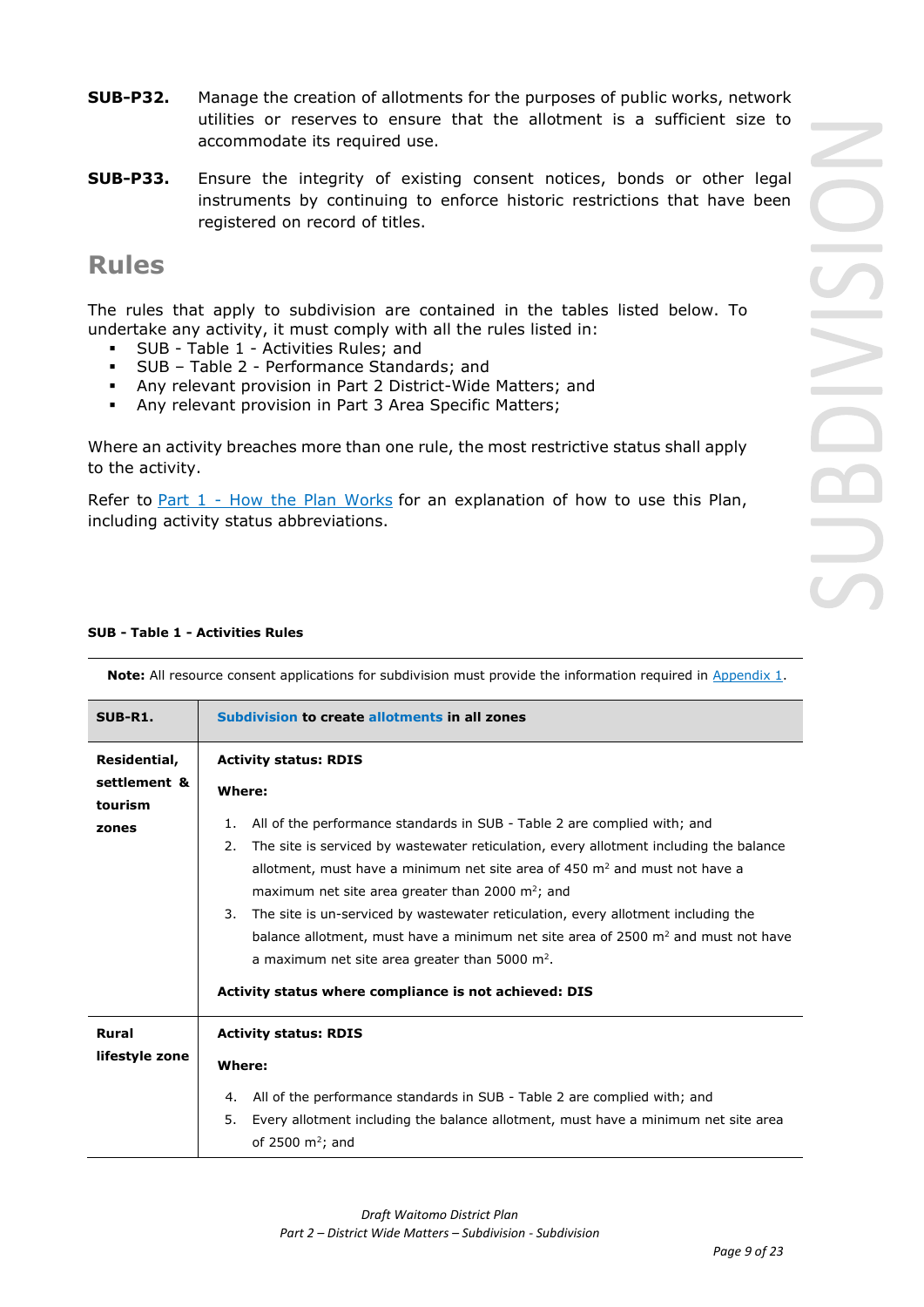|                       | There are no maximum net site area requirements.<br>6.                                                                                                       |  |
|-----------------------|--------------------------------------------------------------------------------------------------------------------------------------------------------------|--|
|                       | Activity status where compliance is not achieved: DIS                                                                                                        |  |
| <b>Future urban</b>   | <b>Activity status: RDIS</b>                                                                                                                                 |  |
| & general             | Where:                                                                                                                                                       |  |
| rural zone            |                                                                                                                                                              |  |
| (except               | 7.<br>All of the performance standards in SUB - Table 2 are complied with; and<br>8.<br>Every allotment must have a minimum net site area of 2 hectares; and |  |
| aerodrome             | 9.<br>There are no maximum net site area requirements; and                                                                                                   |  |
| precinct              | 10.<br>The access for the new allotment must not be from a State Highway.                                                                                    |  |
| PREC3)                | Activity status where compliance is not achieved: DIS                                                                                                        |  |
| Māori                 | <b>Activity status: RDIS</b>                                                                                                                                 |  |
| purpose               | Where:                                                                                                                                                       |  |
| zone                  | 11. All of the performance standards in SUB - Table 2 are complied with; and                                                                                 |  |
|                       | 12. Subdivision is not for the purposes of a hapu partition under Te Ture Whenua Maori                                                                       |  |
|                       | Act 1993; and                                                                                                                                                |  |
|                       | 13. There are no minimum or maximum net site area requirements.                                                                                              |  |
|                       | Activity status where compliance is not achieved: DIS                                                                                                        |  |
| Te Kūiti              | <b>Activity status: RDIS</b>                                                                                                                                 |  |
| commercial            | Where:                                                                                                                                                       |  |
| zone (except          |                                                                                                                                                              |  |
| Te Kūiti CBD          | 14. All of the performance standards in SUB - Table 2 are complied with; and                                                                                 |  |
| precinct              | 15. Every allotment including the balance allotment, must have a minimum net site area                                                                       |  |
| PREC5)                | of 300 $m^2$ ; and<br>16. There are no maximum net site area requirements.                                                                                   |  |
|                       |                                                                                                                                                              |  |
|                       | Activity status where compliance is not achieved: DIS                                                                                                        |  |
| <b>Piopio</b>         | <b>Activity status: RDIS</b>                                                                                                                                 |  |
| commercial            | <b>Where:</b>                                                                                                                                                |  |
| zone, Te              | 17.<br>All of the performance standards in SUB - Table 2 are complied with; and                                                                              |  |
| <b>Kūiti CBD</b>      | 18.<br>There are no minimum or maximum net site area requirements.                                                                                           |  |
| precinct<br>(PREC5) & |                                                                                                                                                              |  |
| aerodrome             | Activity status where compliance is not achieved: DIS                                                                                                        |  |
| precinct              |                                                                                                                                                              |  |
| (PREC3)               |                                                                                                                                                              |  |
| Industrial,           | <b>Activity status: RDIS</b>                                                                                                                                 |  |
| rural                 | Where:                                                                                                                                                       |  |
| production,           |                                                                                                                                                              |  |
| open space            | 19. All of the performance standards in SUB - Table 2 are complied with; and                                                                                 |  |
| & natural             | 20. There are no minimum or maximum net site area requirements.                                                                                              |  |
| open space<br>zones   | Activity status where compliance is not achieved: DIS                                                                                                        |  |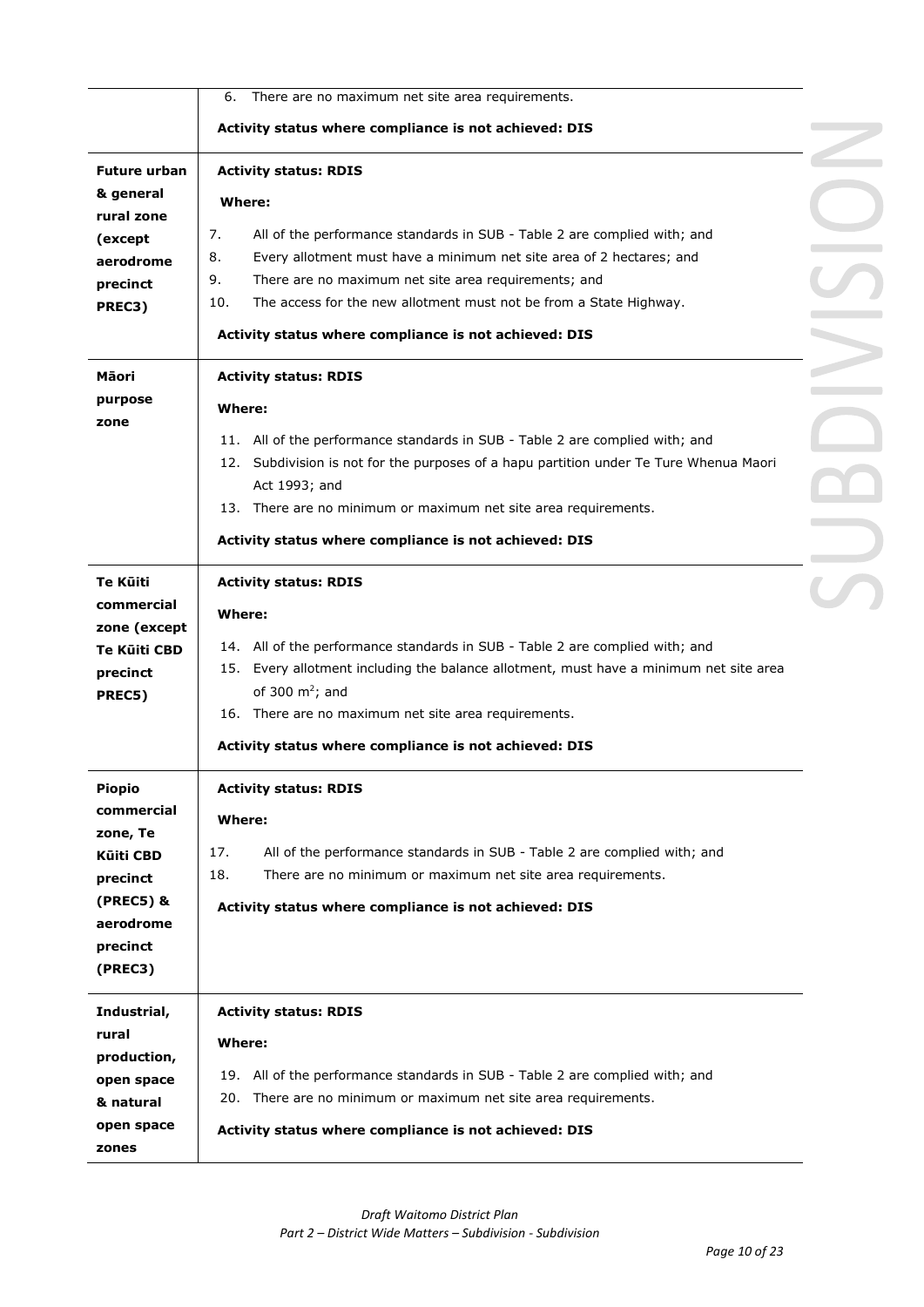### **For SUB-R1.1 to R1.20, the matters over which discretion is restricted:**

- (a) Whether the resulting allotments are an efficient use of land in terms of their size, shape and configuration; and
- (b) The resulting legal and physical access to allotments affected by the subdivision; and
- (c) Effects on any scheduled site or feature, archaeological site, water body or area of indigenous vegetation; and
- (d) Impacts on the amenity values of adjacent sites, adjacent activities and the wider receiving environment; and
- (e) Site suitability (including liquefaction risk) and the potential for the subdivision and consequential development to create new or exacerbate existing natural hazards; and
- (f) Infrastructure provision; and
- (g) Effects on existing infrastructure including the provision of easements where required; and
- (h) Reverse sensitivity effects; and
- (i) Vehicle access point(s) location and formation; and
- (j) Whether the subdivision layout is accessible from and connected to surrounding neighbourhoods; and
- (k) Whether the subdivision results in a use of land that is compatible with predominant character and function of the zone; and
- (l) Use of green infrastructure methods for stormwater, drainage and earthworks and use of energy efficient and water conservation (low impact) design principles; and
- (m) Whether subdivision design and layout minimises earthworks and land disturbance, by designing building platforms that integrate into the natural landform.

**SUB-R2. Boundary adjustments**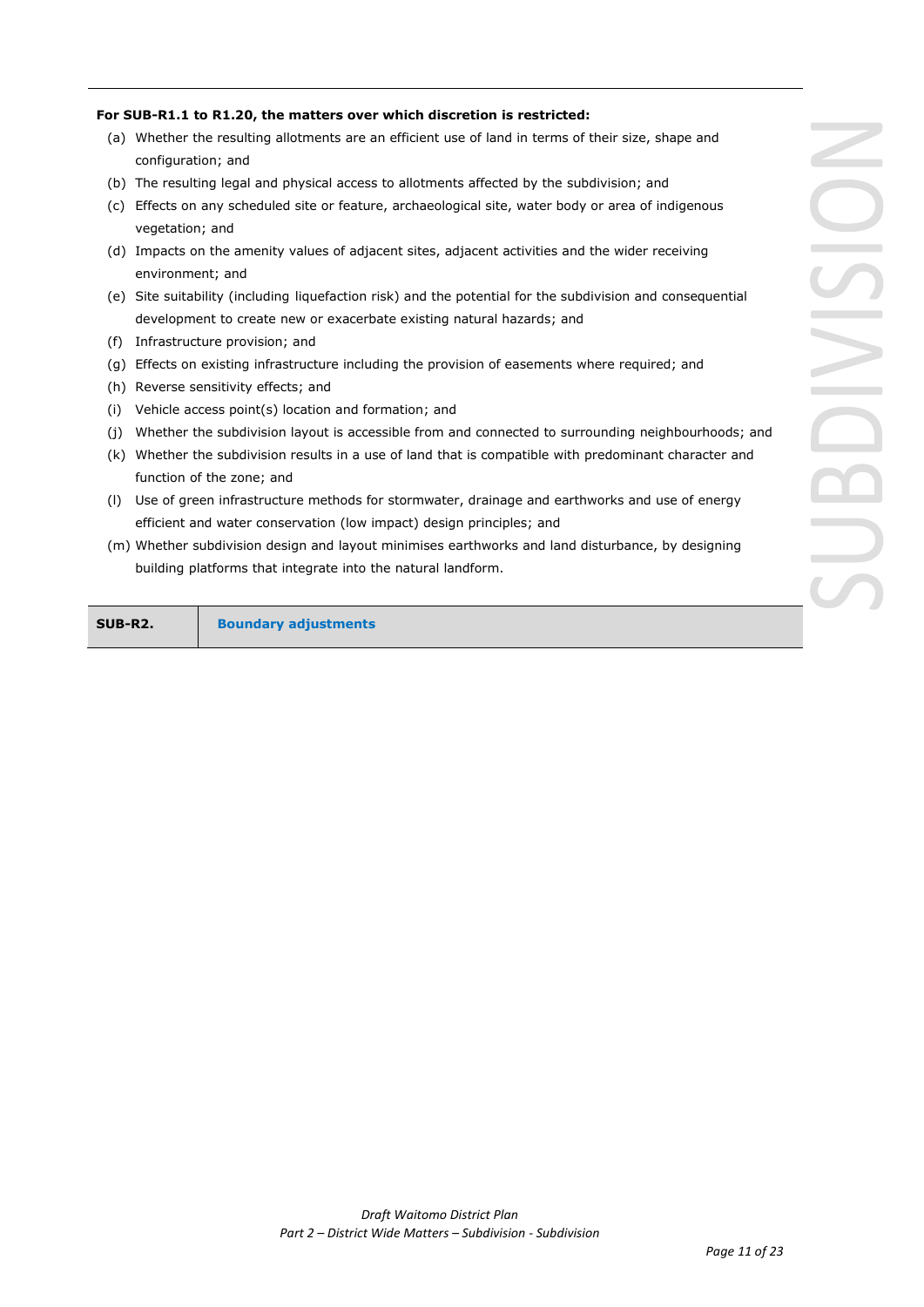| <b>All zones</b> | <b>Activity status: RDIS</b>                                                                  | <b>Activity status</b> |
|------------------|-----------------------------------------------------------------------------------------------|------------------------|
|                  | Where:                                                                                        | where compliance       |
|                  |                                                                                               | is not achieved:       |
|                  | All of the performance standards in SUB - Table 2 are<br>1.<br>complied with; and             | <b>DIS</b>             |
|                  | The size of the resulting allotments complies with the<br>2.                                  |                        |
|                  | requirements of SUB-R1; and                                                                   |                        |
|                  | The boundary adjustment must not limit or interfere<br>3.                                     |                        |
|                  | with any existing allotment's access to a road.                                               |                        |
|                  | Matters over which discretion is restricted:                                                  |                        |
|                  | (a) Whether the resulting allotments are an efficient use of land                             |                        |
|                  | in terms of their size, shape and configuration; and                                          |                        |
|                  | (b) The resulting legal and physical access to allotments affected                            |                        |
|                  | by the boundary adjustment; and                                                               |                        |
|                  | (c) Effects on any scheduled site or feature, archaeological site,                            |                        |
|                  | water body or area of indigenous vegetation; and                                              |                        |
|                  | (d) Impacts on the amenity values of adjacent sites, adjacent                                 |                        |
|                  | activities and the wider receiving environment; and                                           |                        |
|                  | (e) Infrastructure provision and site suitability; and                                        |                        |
|                  | (f) Effects on existing infrastructure including the provision of                             |                        |
|                  | easements where required; and                                                                 |                        |
|                  | (g) Reverse sensitivity effects; and                                                          |                        |
|                  | (h) Vehicle access point(s) location and formation.                                           |                        |
|                  | Activity status where compliance is not achieved: DIS                                         |                        |
| SUB-R3.          | Subdivision of land exclusively for protection of scheduled sites and features                |                        |
| <b>All zones</b> | <b>Activity status: RDIS</b>                                                                  | <b>Activity status</b> |
|                  | <b>Where:</b>                                                                                 | where compliance       |
|                  |                                                                                               | is not achieved:       |
|                  | The subdivision is to create a separate record of title<br>1.                                 | <b>DIS</b>             |
|                  | exclusively for the protection of:                                                            |                        |
|                  | A heritage building or structure listed in <b>SCHED1</b> ; or<br>(i)                          |                        |
|                  | A significant archaeological site listed in <b>SCHED2</b> ; or<br>(ii)                        |                        |
|                  | A site or area of significance to Māori listed in<br>(iii)                                    |                        |
|                  | SCHED3; or                                                                                    |                        |
|                  | (iv) A site or area of significance to Māori - wāhi tapu site<br>listed in <b>SCHED4</b> ; or |                        |
|                  |                                                                                               |                        |
|                  | A significant natural area listed in <b>SCHED6</b> ; or<br>(v)                                |                        |
|                  | (vi) An outstanding natural feature listed in <b>SCHED8</b> ; or                              |                        |
|                  | (vii) Land protected under a QEII Covenant; or                                                |                        |
|                  | (viii) An archaeological site listed in the NZAA site recording                               |                        |
|                  | scheme;                                                                                       |                        |
|                  | AND                                                                                           |                        |
|                  | The scheduled site or feature is protected in perpetuity by a<br>2.<br>legal mechanism; and   |                        |
|                  |                                                                                               |                        |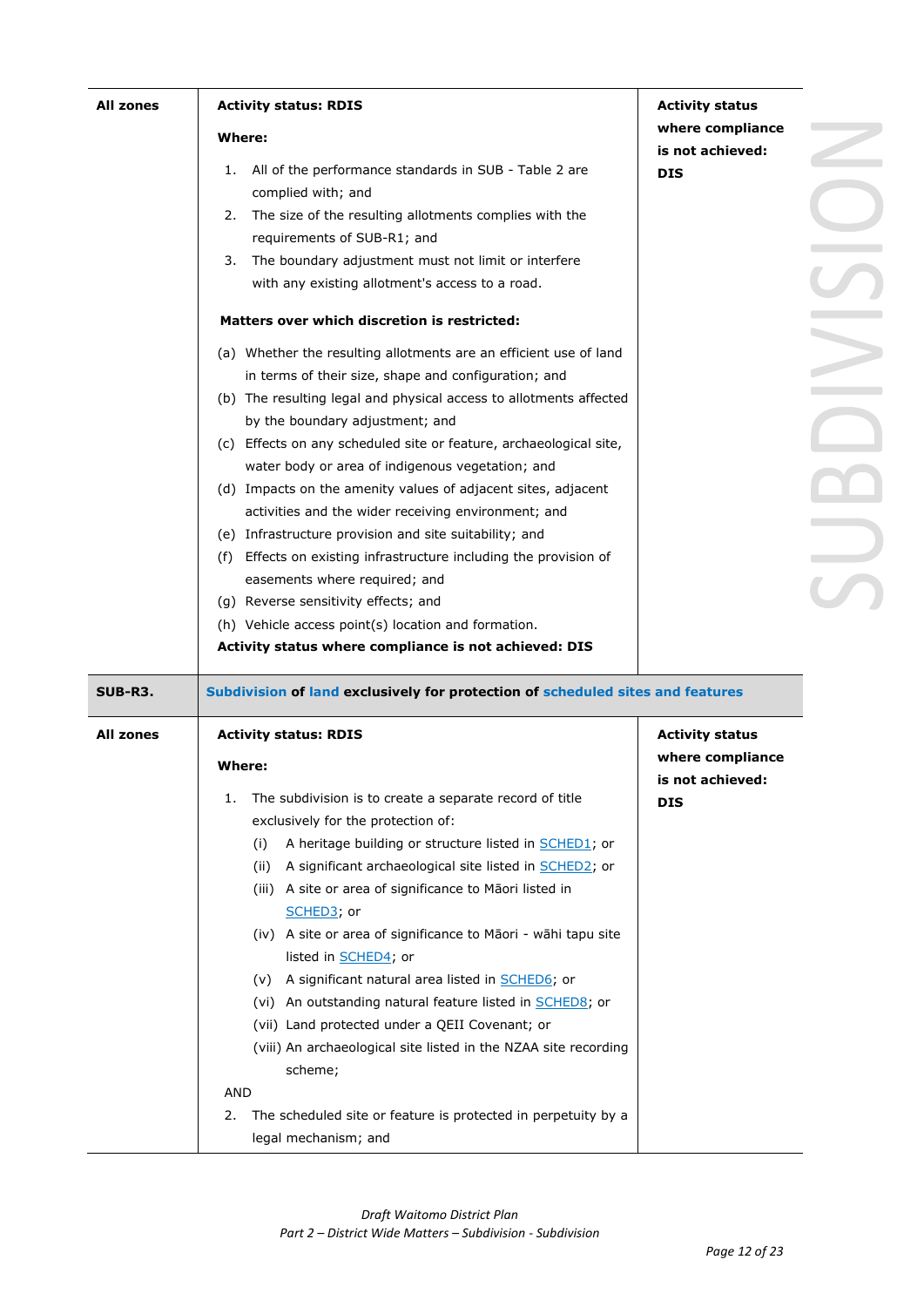|                  | The size of the resulting allotments is not required to<br>3.                      |                        |
|------------------|------------------------------------------------------------------------------------|------------------------|
|                  | comply with the requirements of SUB-R1; and                                        |                        |
|                  | 4. For a heritage building or structure listed in <b>SCHED1</b> , the              |                        |
|                  | allotment must be provided with a formed vehicle access                            |                        |
|                  | point to a road that is constructed to a permanent                                 |                        |
|                  | standard. See the transport chapter for further                                    |                        |
|                  | requirements; and                                                                  |                        |
|                  | 5. The subdivision is not required to comply with the                              |                        |
|                  | performance standards in SUB - Table 2.                                            |                        |
|                  | Matters over which discretion is restricted:                                       |                        |
|                  | (a) The size, shape and configuration of the resulting                             |                        |
|                  | allotments; and                                                                    |                        |
|                  | (b) The extent to which the subdivision will ensure the                            |                        |
|                  | protection of the scheduled site or feature; and                                   |                        |
|                  | (c) Effects on existing infrastructure including the provision of                  |                        |
|                  | easements where required; and                                                      |                        |
|                  | (d) Measures proposed to ensure the ongoing protection and                         |                        |
|                  | maintenance of the scheduled site or feature; and                                  |                        |
|                  | (e) Site suitability, infrastructure provision and provision of a                  |                        |
|                  | suitable, hazard-free building platform on the balance lot;                        |                        |
|                  | and                                                                                |                        |
|                  | (f) The resulting legal and physical access to allotments affected                 |                        |
|                  | by the subdivision; and                                                            |                        |
|                  | (g) Access including vehicle access point(s) location and                          |                        |
|                  | formation.                                                                         |                        |
|                  | Activity status where compliance is not achieved: DIS                              |                        |
| <b>SUB-R4.</b>   | Subdivision of land for the purpose of public works, network utilities or reserves |                        |
| <b>All zones</b> | <b>Activity status: RDIS</b>                                                       | <b>Activity status</b> |
|                  | Where:                                                                             | where compliance       |
|                  |                                                                                    | is not achieved:       |
|                  | The subdivision does not limit or interfere with any<br>1.                         | <b>DIS</b>             |
|                  | existing allotment's access to a road; and                                         |                        |
|                  | The size of the resulting allotments is not required to<br>2.                      |                        |
|                  | comply with the requirements of SUB-R1; and                                        |                        |
|                  | The subdivision is not required to comply with the<br>3.                           |                        |
|                  | performance standards in SUB - Table 2.                                            |                        |
|                  | Matters over which discretion is restricted:                                       |                        |
|                  | (a) Whether the resulting allotments are an efficient use of land                  |                        |
|                  | in terms of their size, shape and configuration for the                            |                        |
|                  | purpose of public works, network utilities, or reserves; and                       |                        |
|                  | (b) The resulting legal and physical access to allotments affected                 |                        |
|                  | by the subdivision; and                                                            |                        |
|                  | (c) Effects on existing infrastructure including the provision of                  |                        |
|                  | easements where required; and                                                      |                        |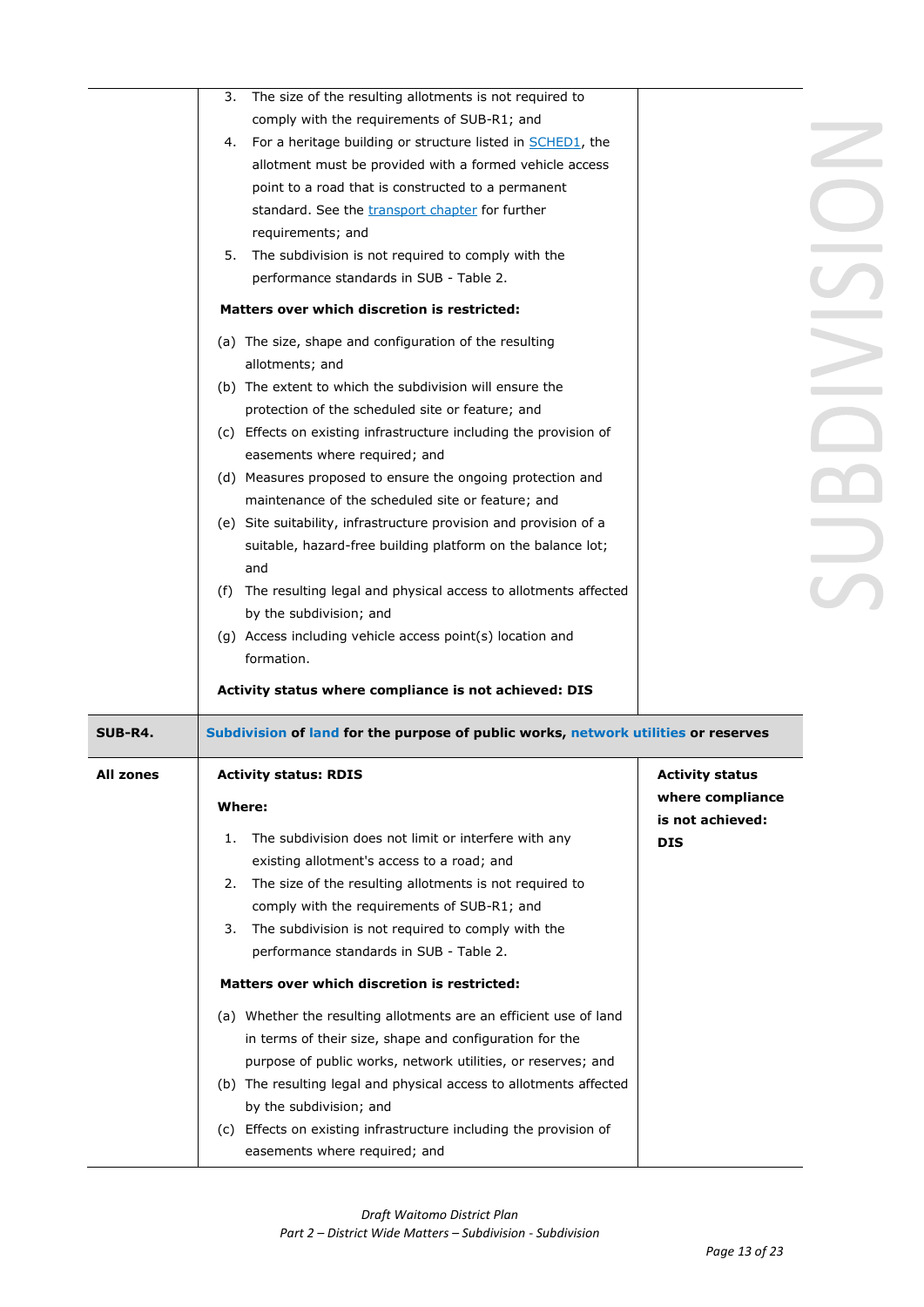|                  | (d) Effects on any scheduled site or feature, archaeological site,              |                        |
|------------------|---------------------------------------------------------------------------------|------------------------|
|                  | water body or area of indigenous vegetation; and                                |                        |
|                  | (e) Impacts on the amenity values of adjacent sites, adjacent                   |                        |
|                  | activities and the wider receiving environment; and                             |                        |
|                  | Site suitability, infrastructure provision and provision of a<br>(f)            |                        |
|                  | suitable, hazard-free building platform on the balance lot;                     |                        |
|                  | and                                                                             |                        |
|                  | (g) Reverse sensitivity effects; and                                            |                        |
|                  | (h) Whether the effects from the activity will be contained within              |                        |
|                  | the proposed allotment; and                                                     |                        |
|                  | Vehicle access point(s) location and formation.<br>(i)                          |                        |
|                  | For reserves, the provision of suitable connectivity via<br>(j)                 |                        |
|                  | walking and cycling access and the provision of adequate car                    |                        |
|                  | parking.                                                                        |                        |
|                  | Activity status where compliance is not achieved: DIS                           |                        |
| SUB-R5.          | Subdivision to convert (cross lease) leasehold estate to create freehold estate |                        |
| <b>All zones</b> | <b>Activity status: RDIS</b>                                                    | <b>Activity status</b> |
|                  | Where:                                                                          | where compliance       |
|                  |                                                                                 | is not achieved:       |
|                  | The subdivision is to create a separate record of title(s) for<br>1.            | <b>DIS</b>             |
|                  | existing allotment(s); and                                                      |                        |
|                  | The proposed boundaries must align with those exclusive<br>2.                   |                        |
|                  | use area boundaries on the cross-lease plan, except where                       |                        |
|                  | there are no exclusive use areas; and                                           |                        |
|                  | It is required to protect services, easements must be<br>3.                     |                        |
|                  | provided; and                                                                   |                        |
|                  | Alterations to buildings or the erection of an accessory<br>4.                  |                        |
|                  | building must be either permitted or otherwise lawfully                         |                        |
|                  | established: and                                                                |                        |
|                  | 5.<br>The size of the resulting allotments is not required to                   |                        |
|                  | comply with the requirements of SUB-R1; and                                     |                        |
|                  | The subdivision is not required to comply with the<br>6.                        |                        |
|                  | performance standards in SUB - Table 2.                                         |                        |
|                  | Matters over which discretion is restricted:                                    |                        |
|                  | (a) Whether the resulting allotments are an efficient use of land               |                        |
|                  | in terms of their size, shape and configuration; and                            |                        |
|                  | (b) The resulting legal and physical access to allotments affected              |                        |
|                  | by the subdivision; and                                                         |                        |
|                  | (c) The provision of outdoor living space, off street parking and               |                        |
|                  | manoeuvring; and                                                                |                        |
|                  | (d) Impacts on the amenity values of adjacent sites, adjacent                   |                        |
|                  | activities and the wider receiving environment; and                             |                        |
|                  | (e) Site suitability, infrastructure provision and provision of a               |                        |
|                  | suitable, hazard-free building platform on any resulting                        |                        |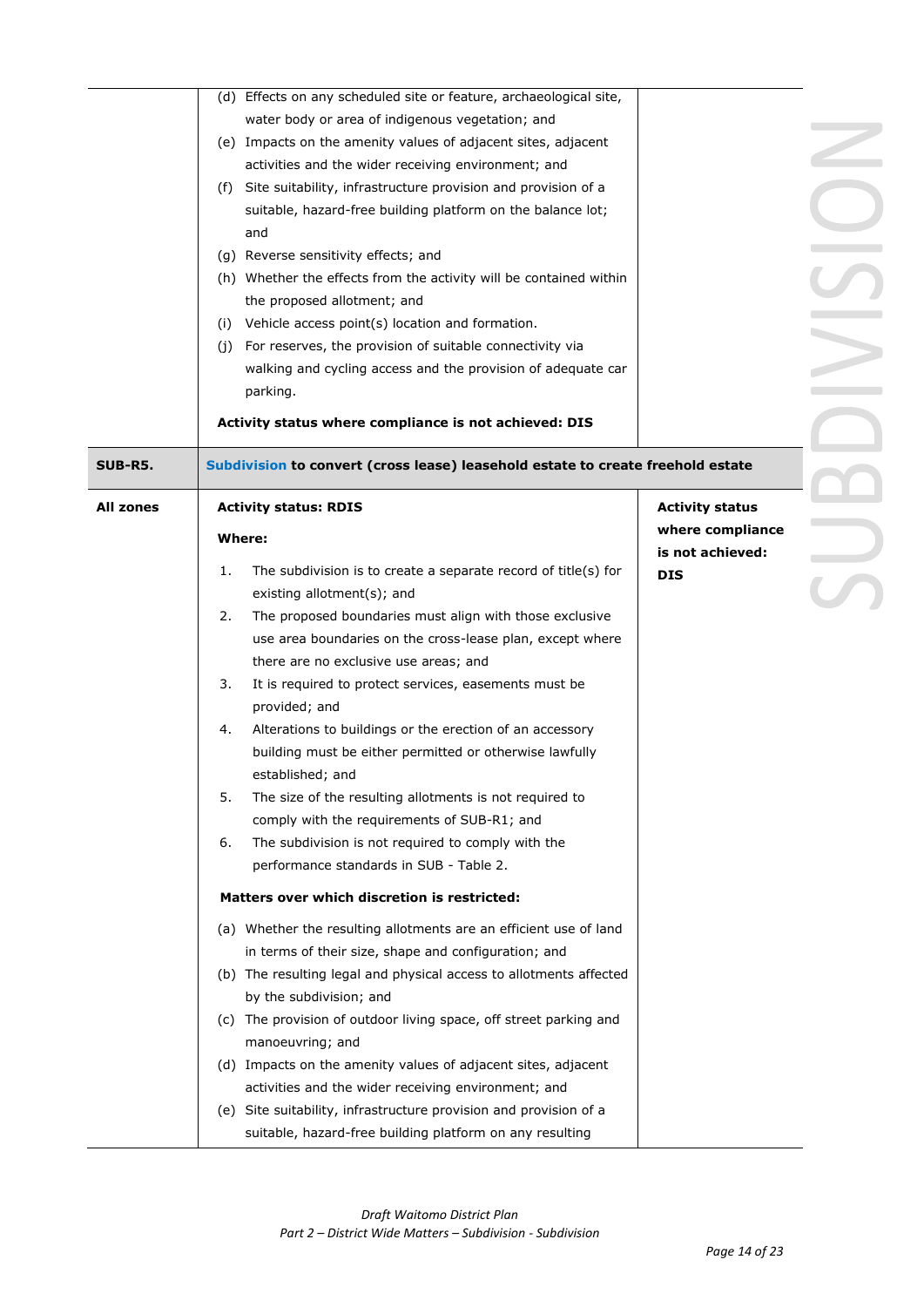|                   | vacant lot; and                                                                       |                        |  |
|-------------------|---------------------------------------------------------------------------------------|------------------------|--|
|                   | Effects on existing infrastructure including the provision of<br>(f)                  |                        |  |
|                   | easements where required; and                                                         |                        |  |
|                   |                                                                                       |                        |  |
|                   | (g) Reverse sensitivity effects; and                                                  |                        |  |
|                   | (h) Vehicle access point(s) location and formation.                                   |                        |  |
|                   | Activity status where compliance is not achieved: DIS                                 |                        |  |
| <b>SUB-R6.</b>    | Subdivision to amend cross leases or unit titles                                      |                        |  |
| <b>All zones</b>  | <b>Activity status: RDIS</b>                                                          | <b>Activity status</b> |  |
|                   | Where:                                                                                | where compliance       |  |
|                   |                                                                                       | is not achieved:       |  |
|                   | The subdivision is to amend any cross lease or unit title<br>1.                       | <b>DIS</b>             |  |
|                   | plan to accommodate alterations to buildings or the                                   |                        |  |
|                   | erection of an accessory building; and                                                |                        |  |
|                   | Alterations to buildings or the erection of an accessory<br>2.                        |                        |  |
|                   | building must be either permitted or otherwise lawfully                               |                        |  |
|                   | established; and                                                                      |                        |  |
|                   | There is no material change to the unit site area or to the<br>3.                     |                        |  |
|                   | overall extent and configuration of the individual                                    |                        |  |
|                   | occupancy; and                                                                        |                        |  |
|                   | The size of the resulting allotments is not required to<br>4.                         |                        |  |
|                   | comply with the requirements of SUB-R1; and                                           |                        |  |
|                   | The subdivision is not required to comply with the<br>5.                              |                        |  |
|                   | performance standards in SUB - Table 2.                                               |                        |  |
|                   | Matters over which discretion is restricted:                                          |                        |  |
|                   | (a) Whether the resulting allotments are an efficient use of land                     |                        |  |
|                   | in terms of their size, shape and configuration; and                                  |                        |  |
|                   | (b) The resulting legal and physical access to allotments affected                    |                        |  |
|                   | by the subdivision; and                                                               |                        |  |
|                   | (c) The provision of outdoor living space, off street parking and                     |                        |  |
|                   | manoeuvring; and                                                                      |                        |  |
|                   | (d) Impacts on the amenity values of adjacent sites, adjacent                         |                        |  |
|                   | activities and the wider receiving environment; and                                   |                        |  |
|                   | (e) Infrastructure provision and site suitability; and                                |                        |  |
|                   | Effects on existing infrastructure including the provision of<br>(f)                  |                        |  |
|                   | easements where required; and                                                         |                        |  |
|                   | (g) Reverse sensitivity effects; and                                                  |                        |  |
|                   | (h) Vehicle access point(s) location and formation.                                   |                        |  |
|                   |                                                                                       |                        |  |
|                   | Activity status where compliance is not achieved: DIS                                 |                        |  |
| <b>SUB-R7.</b>    | Benefit lots in the general rural zone                                                |                        |  |
| <b>Fencing of</b> | <b>Activity status: RDIS</b>                                                          |                        |  |
| water bodies      | <b>Where:</b>                                                                         |                        |  |
| in the Upper      | The property is located in the Upper Waipa River catchment as identified on the<br>1. |                        |  |
|                   |                                                                                       |                        |  |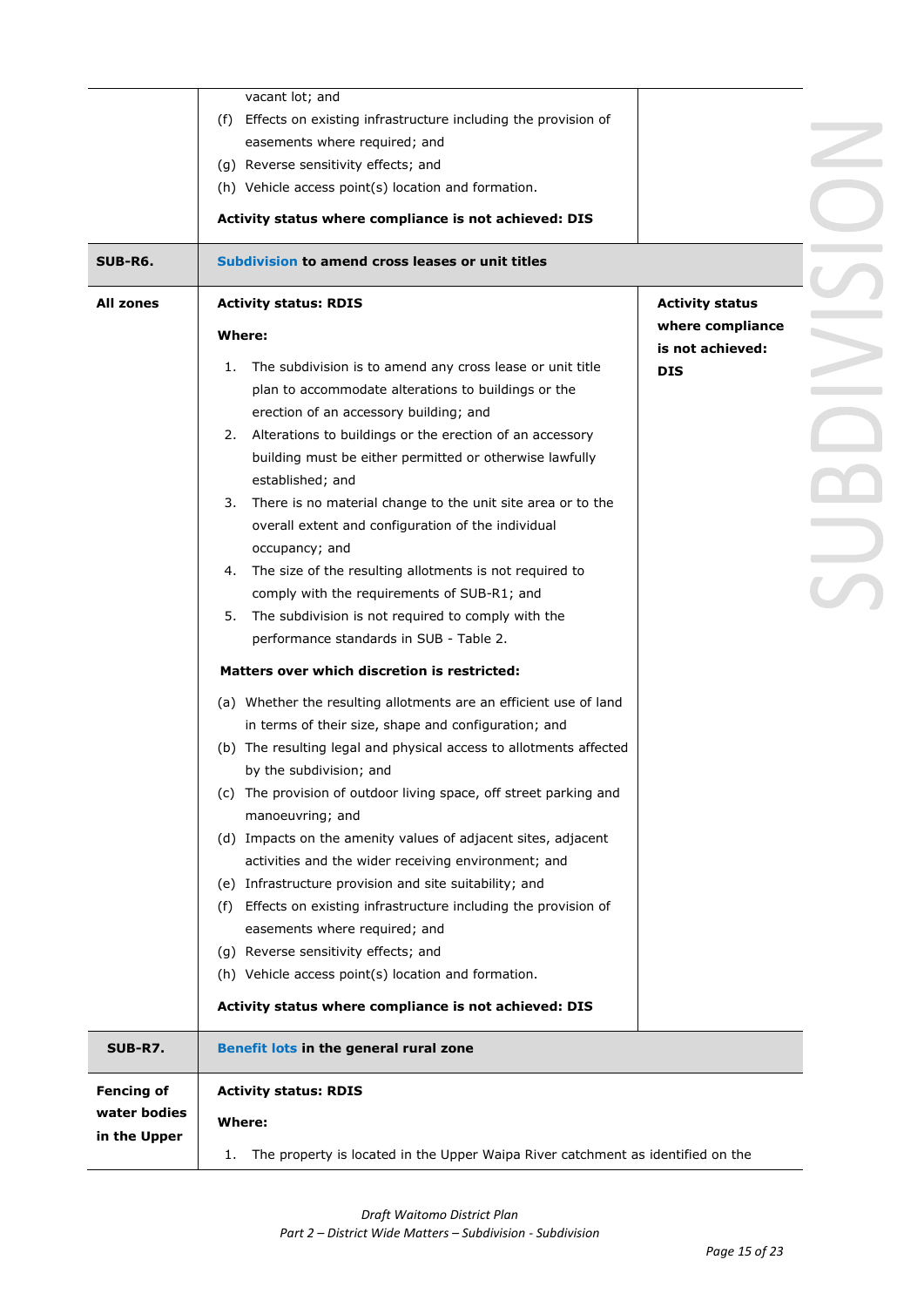| Waipa              | planning maps; and                                                                                |  |
|--------------------|---------------------------------------------------------------------------------------------------|--|
| catchment          | Land 5 m (or more) from the edge of any water body as measured at its bankfull<br>2.              |  |
|                    | channel width, is permanently fenced, planted, stock excluded and protected in                    |  |
|                    | perpetuity by a legal mechanism then:                                                             |  |
|                    | A maximum of one benefit lot per holding can be obtained where the fence<br>(i)                   |  |
|                    | erected is over 1 km and up to and including 2 km in length; or                                   |  |
|                    | A maximum of two benefit lots per holding can be obtained where the fence<br>(ii)                 |  |
|                    | erected is over 2 km in length;                                                                   |  |
|                    | <b>AND</b>                                                                                        |  |
|                    | 3.<br>The minimum net site area of the allotment(s) to be created in the general rural zone       |  |
|                    | must be 2,500 m <sup>2</sup> , exclusive of the area being protected, and the balance of the land |  |
|                    | being subdivided must be no less than 2 hectares; and                                             |  |
|                    | A condition that no further subdivision in respect of the rule that the entitlement was<br>4.     |  |
|                    | acquired under (or restricted rights of subdivision as the case may be) shall apply to            |  |
|                    |                                                                                                   |  |
|                    | the balance of the land. The owner will be required to enter into a bond, or other legal          |  |
|                    | instrument with Waitomo District Council which will be registered on the record of                |  |
|                    | title(s) to that effect and will run with the land in perpetuity; and                             |  |
|                    | All of the performance standards in SUB - Table 2 are complied with.<br>5.                        |  |
|                    | Activity status where compliance is not achieved: NC                                              |  |
| <b>Significant</b> | <b>Activity status: RDIS</b>                                                                      |  |
| natural areas      | <b>Where:</b>                                                                                     |  |
| in the             |                                                                                                   |  |
| coastal            | The site is a significant natural area is located within the coastal environment; or<br>6.        |  |
| environment        | The site is located in a karst overlay as identified on the planning maps;<br>7.                  |  |
| or karst           | <b>AND</b>                                                                                        |  |
| overlay            | The significant natural area is identified in SCHED6 or it has been determined by a<br>8.         |  |
|                    | specialist ecologist report accepted by Waitomo District Council to be a significant              |  |
|                    | natural area using the Criteria for Determining Significance of Indigenous Biodiversity,          |  |
|                    | Section 11A in the Waikato Regional Policy Statement; and                                         |  |
|                    | The significant natural area being protected is at least 5000 $m2$ in size OR the karst           |  |
|                    | area being protected is at least 1 ha in size AND the site is protected in perpetuity by          |  |
|                    | a legal mechanism then:                                                                           |  |
|                    | A maximum of one benefit lot per holding can be obtained;<br>(i)                                  |  |
|                    | AND                                                                                               |  |
|                    | 10. The minimum net site area of the allotment(s) to be created in the general rural zone         |  |
|                    | must be 2,500 m <sup>2</sup> , exclusive of the area being protected, and the balance of the land |  |
|                    | being subdivided must be no less than 2 hectares; and                                             |  |
|                    | 11. A condition that no further subdivision in respect of the rule that the entitlement was       |  |
|                    | acquired under (or restricted rights of subdivision as the case may be) shall apply to            |  |
|                    | the balance of the land. The owner will be required to enter into a bond, or other legal          |  |
|                    | instrument with Waitomo District Council which will be registered on the record of                |  |
|                    | title(s) to that effect and will run with the land in perpetuity; and                             |  |
|                    | 12. All of the performance standards in SUB - Table 2 are complied with.                          |  |
|                    |                                                                                                   |  |
|                    | Activity status where compliance is not achieved: NC                                              |  |
|                    |                                                                                                   |  |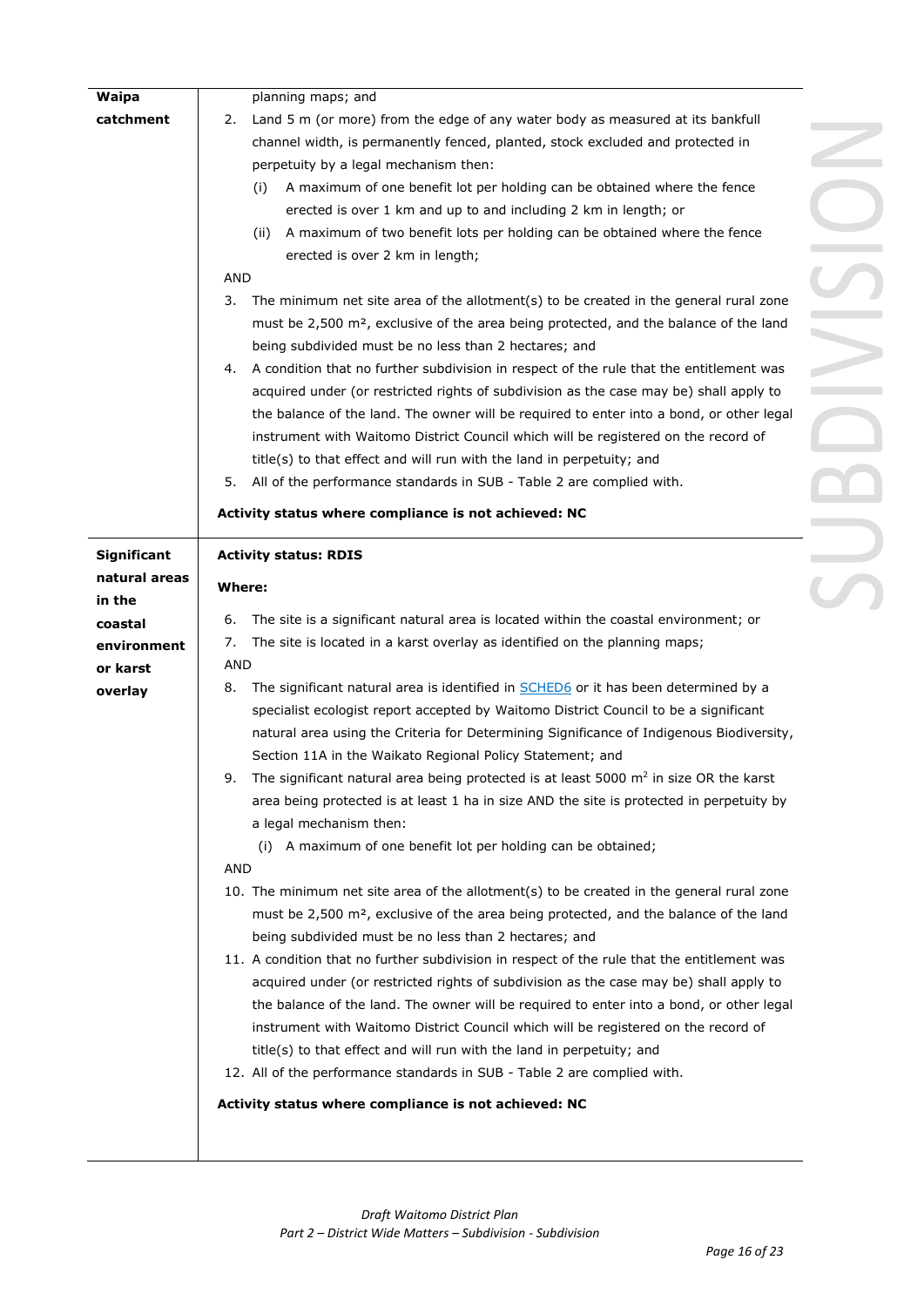| <b>Provision of</b> | <b>Activity status: RDIS</b>                                                                      |  |
|---------------------|---------------------------------------------------------------------------------------------------|--|
| access to           |                                                                                                   |  |
| landlocked          | Where:                                                                                            |  |
| Māori               | 13. Provision is made for legal and physical access in perpetuity to the registered               |  |
| Freehold            | owner(s) of an allotment, which is legally described as an Urupā or Burial Ground; or             |  |
| land or             | 14. Provision is made for legal and physical access in perpetuity to the registered               |  |
| Urupā               | owner(s) of a landlocked parcel of Māori Freehold land;                                           |  |
|                     | <b>AND</b>                                                                                        |  |
|                     | 15. The Urupā or Burial Ground or Māori Freehold land parcel does not currently have              |  |
|                     | legal access then:                                                                                |  |
|                     | (i) A maximum of one benefit lot can be obtained per holding;                                     |  |
|                     | <b>AND</b>                                                                                        |  |
|                     | 16. The minimum net site area of the allotment(s) to be created in the general rural zone         |  |
|                     | must be 2,500 m <sup>2</sup> , exclusive of the area being protected, and the balance of the land |  |
|                     | being subdivided shall be no less than 2 hectares; and                                            |  |
|                     | 17. For the purposes of this rule, `physical access' means `accessible year-round by a            |  |
|                     | 4WD vehicle'. Other than at any vehicle access point to a road, the access track is not           |  |
|                     | necessarily required to be formed; and                                                            |  |
|                     | 18. A condition that no further subdivision in respect of the rule that the entitlement was       |  |
|                     | acquired under (or restricted rights of subdivision as the case may be) shall apply to            |  |
|                     | the balance of the land. The owner will be required to enter into a bond, or other legal          |  |
|                     | instrument with Waitomo District Council which will be registered on the record of                |  |
|                     | title(s) to that effect and will run with the land in perpetuity; and                             |  |
|                     | 19. All of the performance standards in SUB - Table 2 are complied with.                          |  |
|                     |                                                                                                   |  |
|                     | Activity status where compliance is not achieved: NC                                              |  |

# **For SUB-R7.1 to R7.19, the matters over which discretion is restricted:**

- (a) Whether the resulting allotments are an efficient use of land in terms of their size, shape and configuration; and
- (b) The resulting legal and physical access to allotments affected by the subdivision; and
- (c) Effects on any scheduled site or feature, archaeological site, water body or area of indigenous vegetation; and
- (d) Impacts on the amenity values of adjacent sites, adjacent activities and the wider receiving environment; and
- (e) Site suitability including the potential for the subdivision and consequential development to create new or exacerbate existing natural hazards; and
- (f) Infrastructure provision; and
- (g) Effects on existing infrastructure including the provision of easements where required; and
- (h) Reverse sensitivity effects; and
- (i) As applicable, outcomes of consultation with mana whenua as to the site's importance and values; and
- (j) Vehicle access point(s) location and formation; and
- (k) Whether the subdivision results in a use of land that is compatible with rural character and with the function of the zone as a predominantly pastoral rural working environment; and
- (l) Use of green infrastructure methods for stormwater, drainage and earthworks and use of energy efficient and water conservation (low impact) design principles; and
- (m) Whether subdivision design and layout minimises earthworks and land disturbance, by designing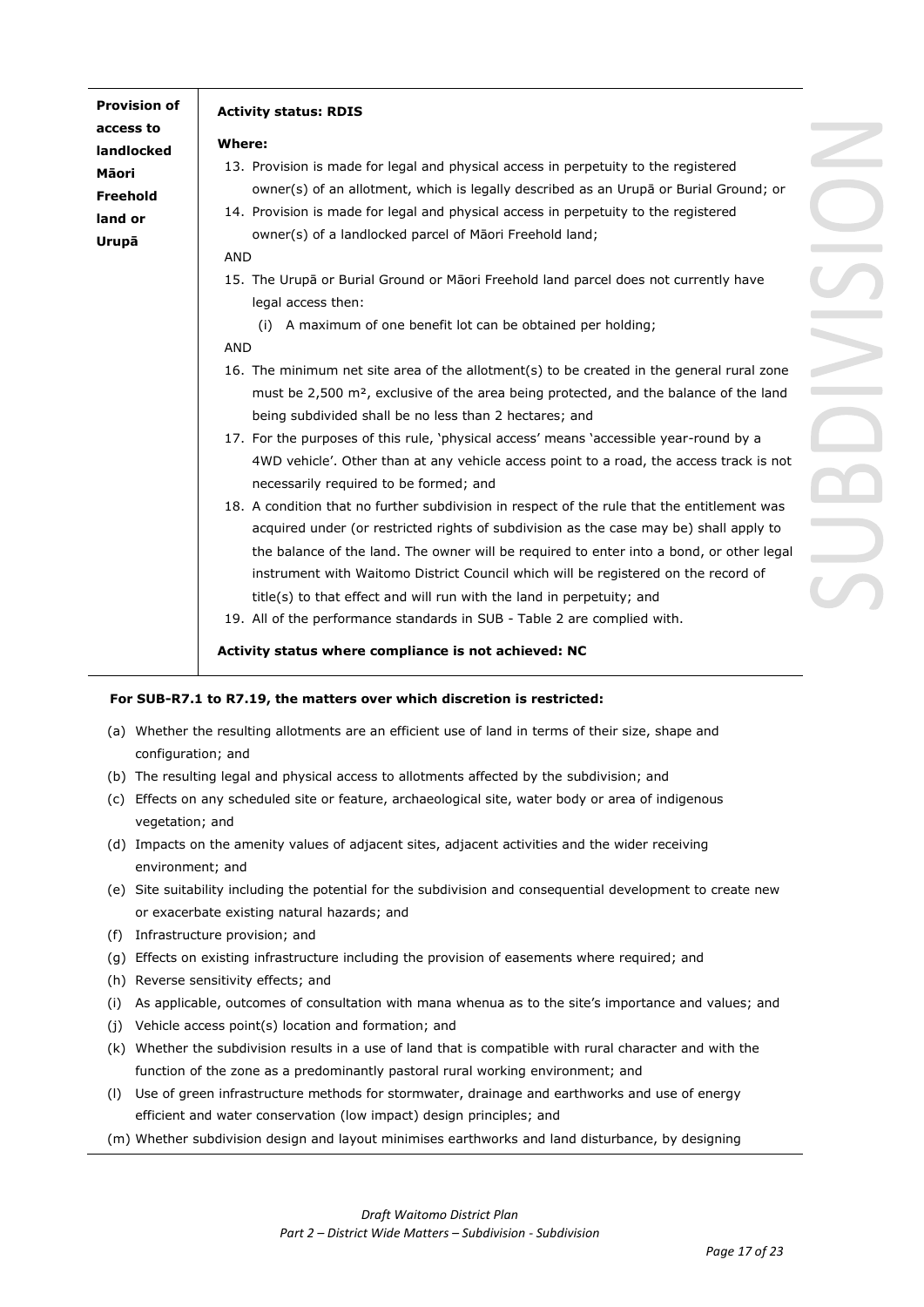building platforms that integrate into the natural landform; and

(n) The benefits of protecting the scheduled site or feature or of providing legal and physical access.

|                                                                                                                     | (ii) The benefits of protecting the scheduled site or reature or or providing legal and priysical access.                                                                                                                                                                                                                                                                                                                                                                                                                                                                                                                                                                                                                                                                                              |
|---------------------------------------------------------------------------------------------------------------------|--------------------------------------------------------------------------------------------------------------------------------------------------------------------------------------------------------------------------------------------------------------------------------------------------------------------------------------------------------------------------------------------------------------------------------------------------------------------------------------------------------------------------------------------------------------------------------------------------------------------------------------------------------------------------------------------------------------------------------------------------------------------------------------------------------|
| <b>SUB-R8.</b>                                                                                                      | Subdivision of land to create 7 or more allotments                                                                                                                                                                                                                                                                                                                                                                                                                                                                                                                                                                                                                                                                                                                                                     |
| All zones                                                                                                           | <b>Activity status: DIS</b><br><b>Activity status</b><br>where compliance<br>Where:<br>is not achieved: NC<br>The size of the resulting allotments complies with the<br>1.<br>requirements of SUB-R1; and<br>All of the performance standards in SUB - Table 2 are<br>2.<br>complied with.                                                                                                                                                                                                                                                                                                                                                                                                                                                                                                             |
| <b>SUB-R9.</b>                                                                                                      | Subdivision of land to create allotment( $s$ ) in proximity to the rural production<br>zones or sites of intensive indoor primary production                                                                                                                                                                                                                                                                                                                                                                                                                                                                                                                                                                                                                                                           |
| General<br>rural, rural<br>lifestyle,<br>residential,<br>settlement,<br>Māori<br>purpose &<br>future urban<br>zones | <b>Activity Status: DIS</b><br>Where:<br>In the general rural zone, the new allotment is created within 300 m of the boundary<br>1.<br>of a rural production zone or indicative rural production area; and<br>2. In the residential, future urban, rural lifestyle, settlement and Māori purpose zones,<br>the new allotment is created within 250 m of the boundary of a rural production zone<br>or indicative rural production area; and<br>3. In the general rural zone, the new allotment is created within 500 m of the perimeter<br>of the external walls of the closest building housing animals on an established site of<br>intensive indoor primary production.                                                                                                                             |
| <b>SUB-R10.</b>                                                                                                     | Subdivision within the national grid subdivision corridor or in the vicinity of the gas<br>transmission network                                                                                                                                                                                                                                                                                                                                                                                                                                                                                                                                                                                                                                                                                        |
| All zones                                                                                                           | <b>Activity status: DIS</b><br>Where:<br>1.<br>The subdivision occurs on an allotment which:<br>Cannot demonstrate that all resulting allotments are capable of accommodating<br>(i)<br>a building platform for any building(s), which is located wholly outside<br>the National Grid Yard; and/or<br>Cannot demonstrate that all resulting allotments are capable of accommodating<br>(ii)<br>a building platform for any building(s), which is located at least 20 m from any<br>gas transmission pipeline or at least 60 m from any above ground structure<br>associated with the gas transmission network.<br>Note: Transpower New Zealand Ltd and/or First Gas Ltd will be considered an affected person<br>in accordance with section 95B of the RMA where its written approval is not provided. |
| <b>SUB-R11.</b>                                                                                                     | Subdivision of land containing a scheduled feature or site, or located in a hazard<br>area or coastal hazards area                                                                                                                                                                                                                                                                                                                                                                                                                                                                                                                                                                                                                                                                                     |
| <b>All zones</b>                                                                                                    | <b>Activity status: DIS</b>                                                                                                                                                                                                                                                                                                                                                                                                                                                                                                                                                                                                                                                                                                                                                                            |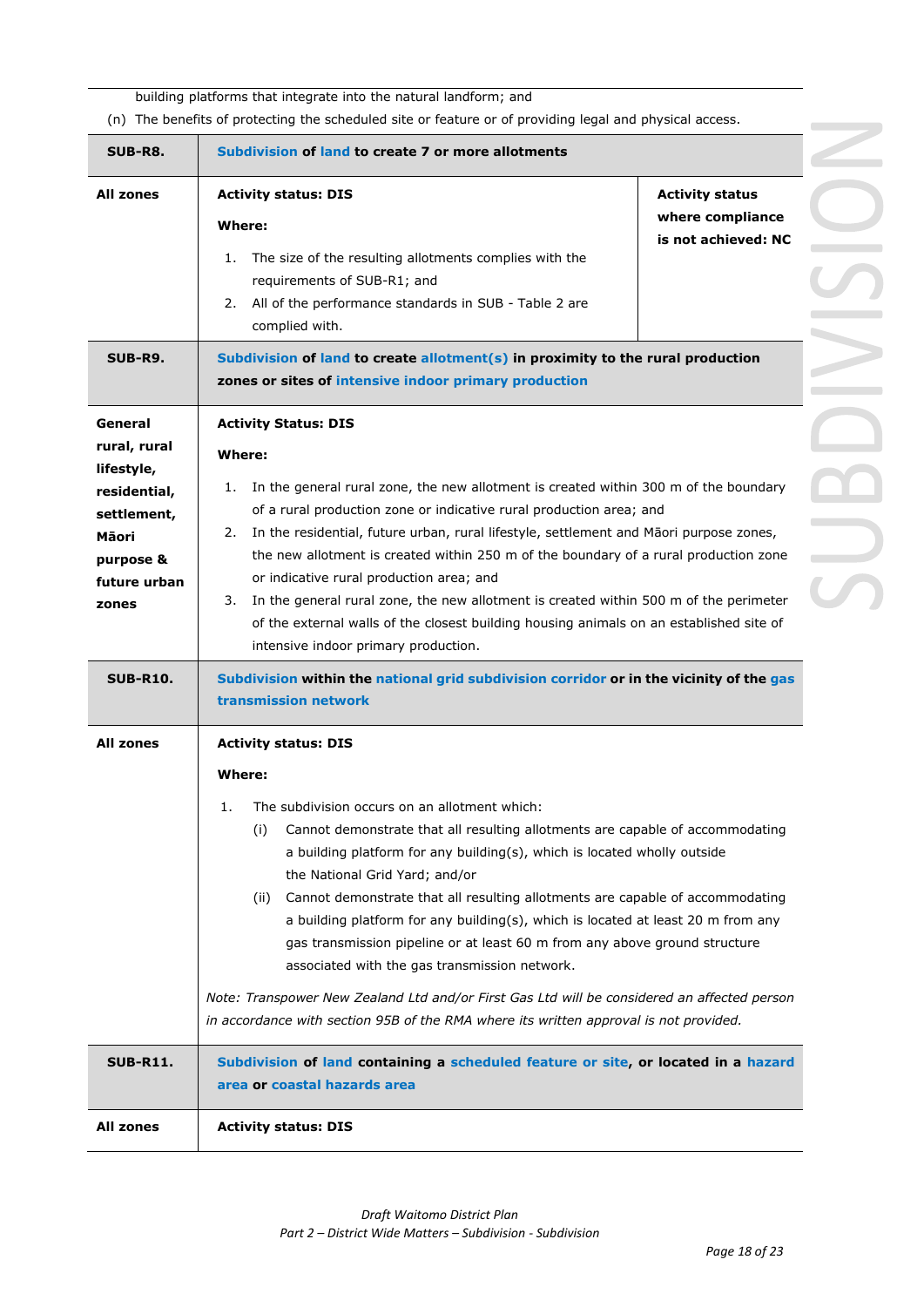|                                                       | Where:                                                                                                                                                                                                                                                                                                                                                                                                                                                                                                                                                                                                                                                                                                                                                                                                                                                                       |  |
|-------------------------------------------------------|------------------------------------------------------------------------------------------------------------------------------------------------------------------------------------------------------------------------------------------------------------------------------------------------------------------------------------------------------------------------------------------------------------------------------------------------------------------------------------------------------------------------------------------------------------------------------------------------------------------------------------------------------------------------------------------------------------------------------------------------------------------------------------------------------------------------------------------------------------------------------|--|
|                                                       | The subdivision occurs on an allotment which contains one or more of the following<br>1.<br>features:<br>Building Platform Suitability Area A, B or C, Coastal Erosion Hazard Area 2 or a<br>(i)<br>Coastal Flood Hazard Area as identified on the Planning Maps; or<br>A heritage building or structure listed in <b>SCHED1</b> ; or<br>(ii)                                                                                                                                                                                                                                                                                                                                                                                                                                                                                                                                |  |
|                                                       | (iii) A significant archaeological site listed in <b>SCHED2</b> ; or<br>(iv) A site or area of significance to Maori listed in <b>SCHED3</b> ; or<br>A site or area of significance to Māori - wāhi tapu site listed in SCHED4; or<br>(v)<br>(vi) A significant natural area listed in <b>SCHED6</b> ; or<br>(vii) An outstanding natural feature listed in <b>SCHED8</b> ; or<br>(viii) An archaeological site listed in the NZAA site recording scheme.                                                                                                                                                                                                                                                                                                                                                                                                                    |  |
| <b>SUB-R12.</b>                                       | Subdivision of land located in scheduled landscapes and the coastal environment                                                                                                                                                                                                                                                                                                                                                                                                                                                                                                                                                                                                                                                                                                                                                                                              |  |
| <b>All zones</b>                                      | <b>Activity status: DIS</b>                                                                                                                                                                                                                                                                                                                                                                                                                                                                                                                                                                                                                                                                                                                                                                                                                                                  |  |
| <b>SUB-R13.</b><br><b>SUB-R14.</b><br><b>SUB-R15.</b> | Where:<br>The subdivision occurs on an allotment which:<br>1.<br>(i)<br>Is located within or partially within an outstanding natural landscape identified in<br>SCHED7; or<br>Is located within or partially within a landscape of high amenity value identified<br>(ii)<br>in SCHED9; or<br>(iii) Is located within or partially within an area of very high/high or outstanding<br>natural character identified in SCHED10 or SCHED11; or<br>(iv) Is located within or partially within the coastal environment overlay identified in<br>SCHED13<br>Subdivision of land that will require a road to be vested as legal road<br>Subdivision of land where the allotment contains, or is located within 20 m of the<br>edge of an indicative road<br>Subdivision of land that results in an increase of allotments being accessed by an<br>existing right of way/private way |  |
| <b>All zones</b>                                      | <b>Activity Status: DIS</b><br><b>Activity status</b><br>where compliance<br>is not achieved:<br>N/A                                                                                                                                                                                                                                                                                                                                                                                                                                                                                                                                                                                                                                                                                                                                                                         |  |
| <b>SUB-R16.</b>                                       | Subdivision of an allotment subject to a consent notice, bond, or other legal<br>instrument registered on a record of title in favour of Waitomo District Council<br>which restricts further subdivision under this plan or a previous Waitomo District<br>Plan                                                                                                                                                                                                                                                                                                                                                                                                                                                                                                                                                                                                              |  |
| <b>SUB-R17.</b>                                       | Subdivision of land within a High Risk Flood Zone or within Coastal Erosion Hazard<br>Area 1                                                                                                                                                                                                                                                                                                                                                                                                                                                                                                                                                                                                                                                                                                                                                                                 |  |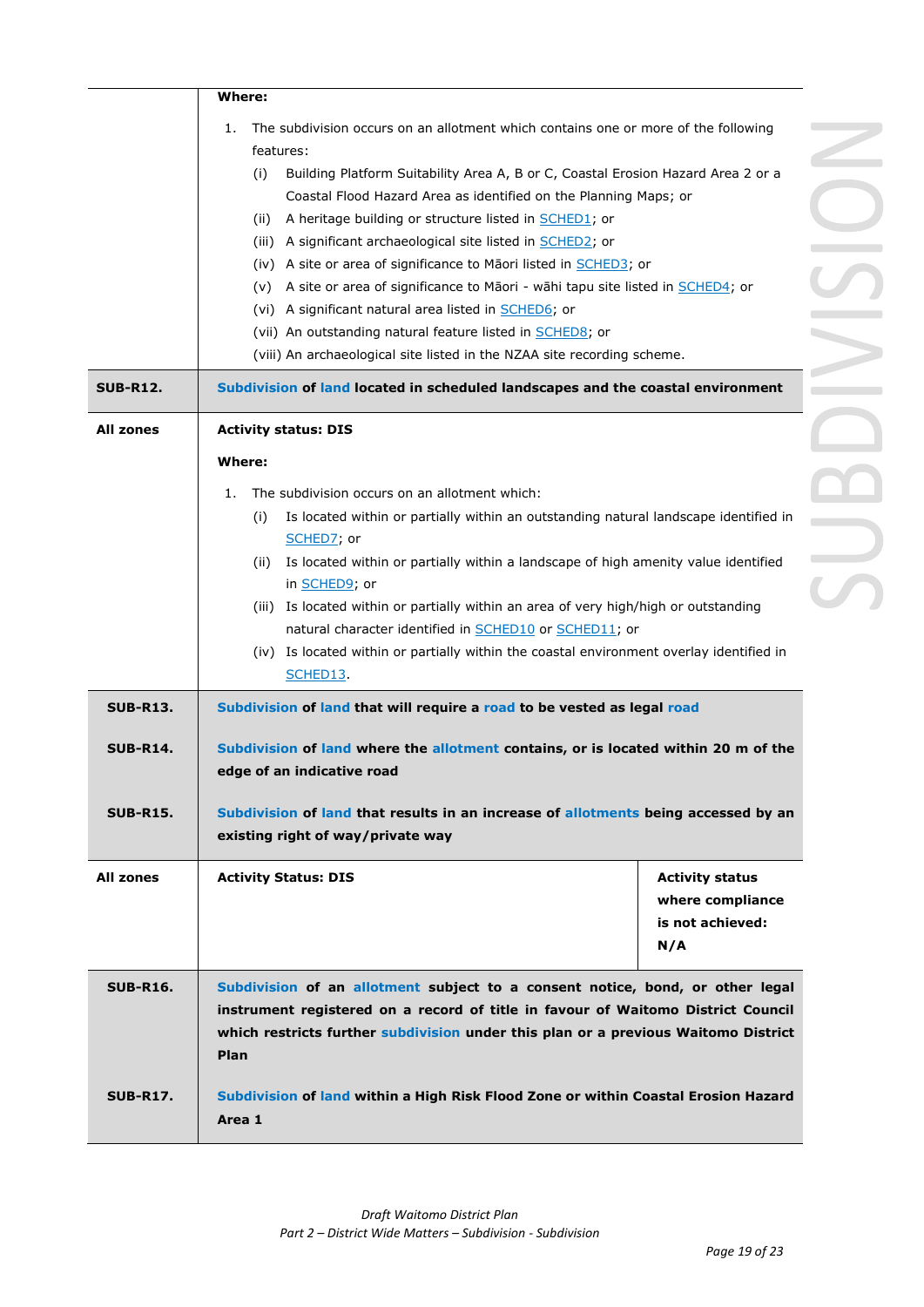**where compliance is not achieved: N/A**

#### **SUB- Table 2 - Performance Standards**

| <b>SUB-R18.</b> | <b>Allotment configuration and utilities</b> |  |
|-----------------|----------------------------------------------|--|
|                 |                                              |  |

- 1. All subdivision and boundary adjustments must comply with the requirements in SUB Table 3; and
- 2. New allotments created by subdivision or boundary adjustments must be able to incorporate the allotment shape factor in a position which does not encroach on any building setback or easement requirements. A building platform may be located over the same area as the allotment shape factor; and
- 3. Except in the Te Maika precinct (PREC7), every allotment must have provision for electricity connections; and
- 4. Except in the Te Maika precinct (PREC7), every allotment must have provision for telephone and/or ethernet connections.

**SUB-R19. Requirements for building platform(s) for each allotment**

- 1. Each allotment must provide a stable, flood-free building platform suitable for building foundations in accordance with the requirements of the New Zealand Building Code - Acceptable Solution B1/AS4 Approved Document B1/4: Structure Foundations; and
- 2. The area available for use as a building platform and the associated access alignment on each allotment must be identified in the subdivision or boundary adjustment application and it:
	- (i) Must allow the buildings to comply with the performance standards for a permitted activity in the underlying zone; and
	- (ii) Must not include any area of land to be used for access or for the disposal of wastewater or stormwater;

AND

3. In Building Platform Suitability Area C as identified on the planning maps, each allotment must have a building platform(s) in a complying location that can achieve a minimum free-board level 500 mm above the 1% AEP (100 year flood level). Also see NH-R5.

*Note: In a Building Platform Suitability Area A or B, Coastal Flood Hazard Area and Coastal Erosion Hazard Area 2 as identified on the planning maps, there are requirements for buildings. See the coastal environment chapter for the Coastal Flood Hazard Area and Coastal Erosion Hazard Area 2 and the natural hazards chapter for Building Platform Suitability Area A or B.* 

| <b>SUB-R20.</b> | Three waters infrastructure provision |
|-----------------|---------------------------------------|
|-----------------|---------------------------------------|

#### **Stormwater**

1. All allotments must provide the means for treatment, catchment and disposal of stormwater from all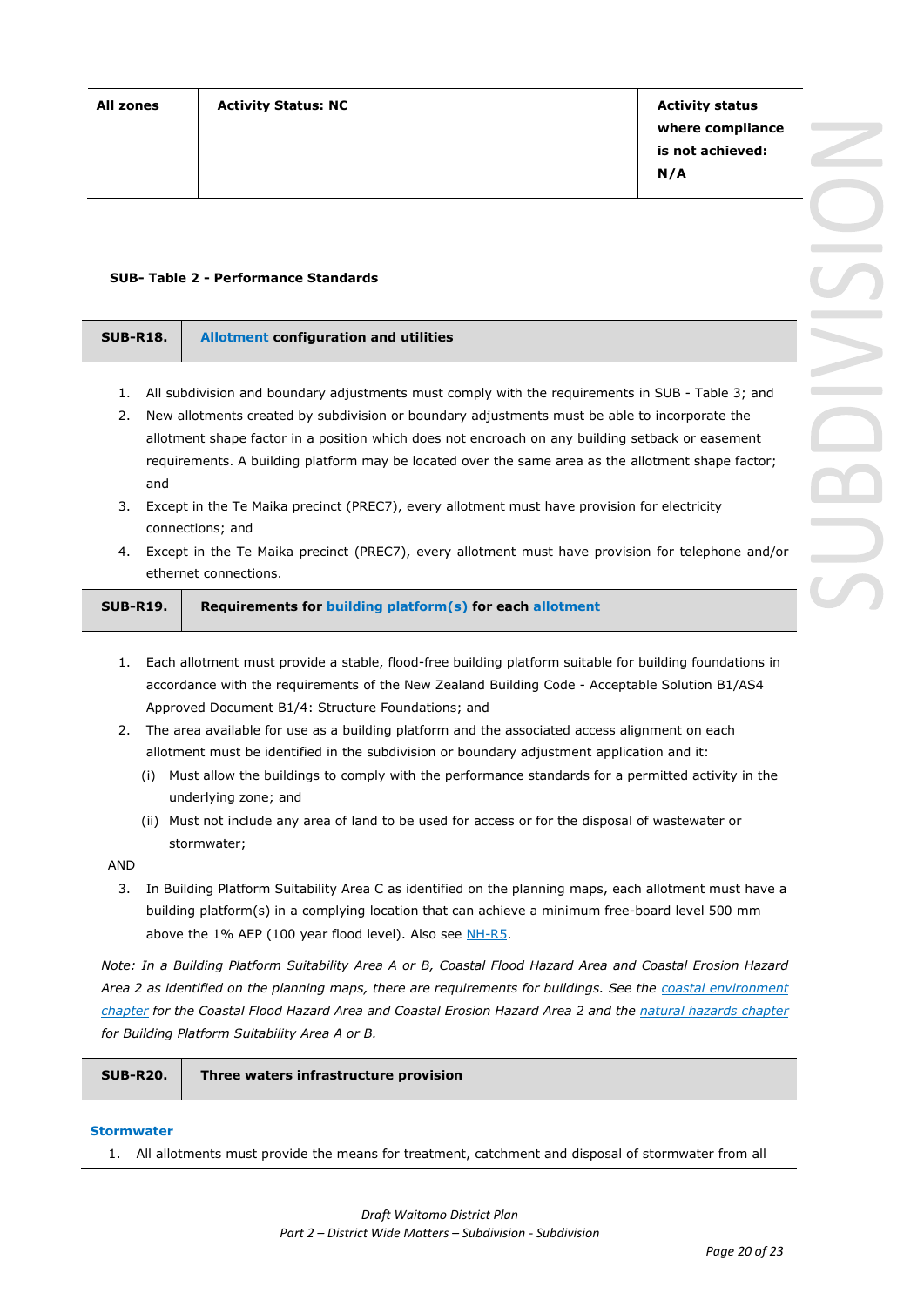impervious or potentially impervious surfaces, including, but not limited, to structures, compacted soils and sealed surfaces, within the net site area of the allotment; and

- 2. Where a connection to Council's reticulated stormwater network is not possible, all allotments must provide for the treatment, catchment and disposal of stormwater on-site through green infrastructure measures; and
- 3. Where the means of stormwater disposal is to ground, the area used for stormwater disposal must not be subject to instability or inundation, or used for the disposal of wastewater.

### **Water supply**

- 4. Where a connection to the Council's reticulated water supply system is available, all allotments must be provided with a connection at the boundary; and
- 5. Where a connection to the Council's reticulated water supply system is unavailable, all allotments must be provided with access to a self-sufficient potable water supply; and
- 6. All allotments must have access to an independent water supply for fire fighting that is compliant with SNZ PAS 4509:2008 New Zealand Fire Service Firefighting Water Supplies Code of Practice; and

#### **Wastewater Disposal**

- 7. Where a connection to the Council's reticulated wastewater system is available, all allotments must be provided with a connection at the boundary; and
- 8. Where a connection to the Council's reticulated wastewater supply system is unavailable, all allotments must be provided with a septic tank or soakage fields or an approved alternative means to dispose of sewage in a sanitary manner within the net site area of the allotment; and
- 9. Where wastewater is to be disposed of to ground, the area used for wastewater disposal must not be subject to instability or inundation, or used for the disposal of storm water. The wastewater treatment system must be located at least 25 m of the edge of any lake or river - as measured from the bankfull channel width (see NATC-R2); and
- 10. In Te Maika precinct (PREC7), every allotment must demonstrate that suitable wastewater disposal can be achieved on site with preference given to systems which do not require discharge of liquid waste and demonstrate that any wastewater or grey water disposal will be at least 900 millimetres above ground water level.

#### **Site requirements**

11. Where more than one serviced building (excluding accessory buildings) is erected on a site, all services shall be provided to each building as if the site was being subdivided to create separate records of title for each serviced building.

*Note: Stormwater and wastewater disposal, and ground and surface water takes may require a resource consent from the Waikato Regional Council or the Manawatū Whanganui Regional Council. Note: Also see the Waitomo District Council Water Services Bylaw.*

*Note: See SNZ PAS 4509:2008 New Zealand Fire Service Firefighting Water Supplies Code of Practice for further information about managing fire risk and storage of water for firefighting purposes.*

| SUB-R21. Access |
|-----------------|
|-----------------|

1. Except in Te Maika precinct (PREC7), every allotment must be provided with a formed vehicle access point to a road that is constructed to a permanent standard.

*Note: See the transport chapter for further requirements.*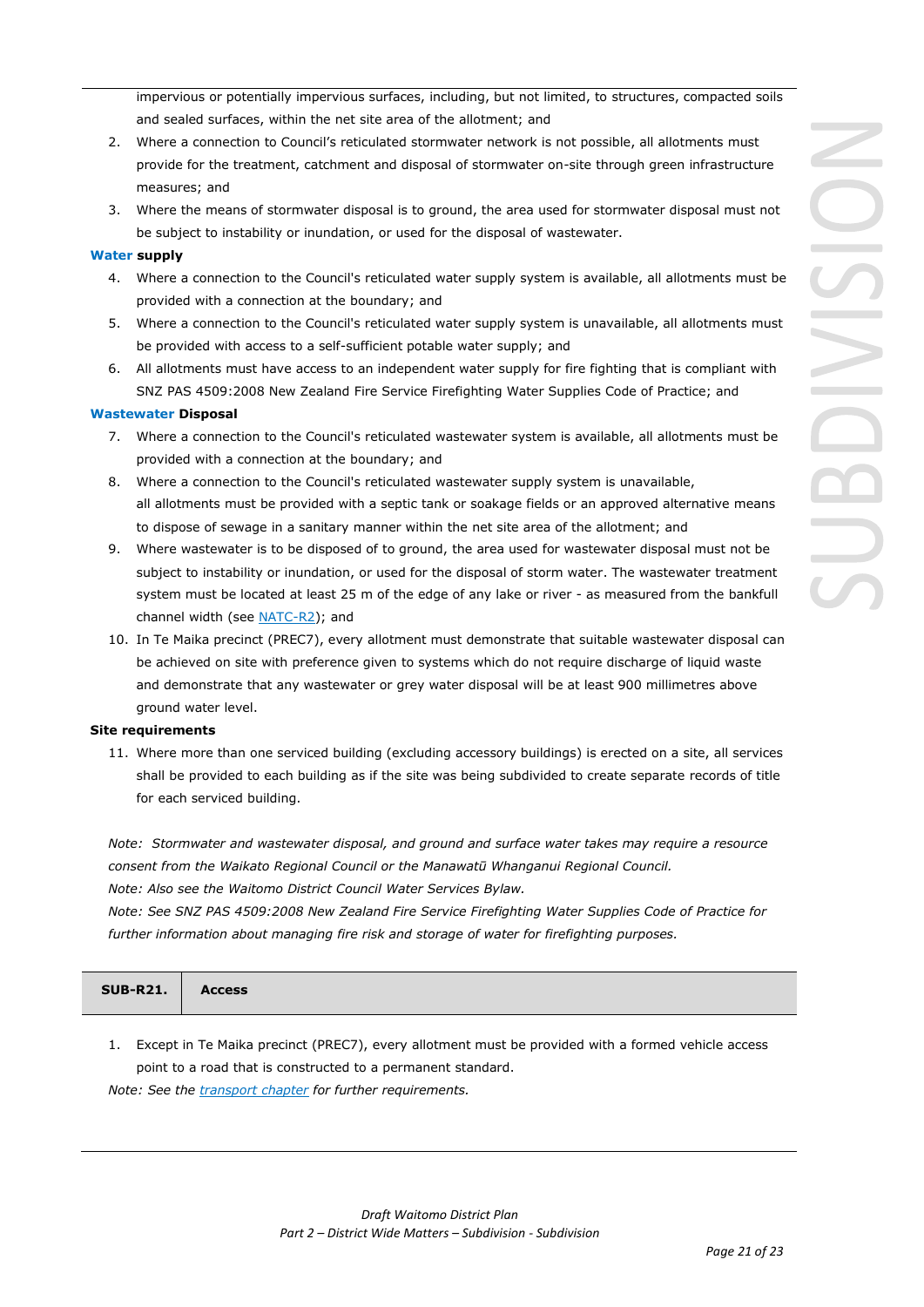|  | SUB-R22.   Esplanade reserves or esplanade strips - allotments less than 4 hectares |
|--|-------------------------------------------------------------------------------------|
|--|-------------------------------------------------------------------------------------|

1. Other than provided for in SUB-R23, where any land adjoins the banks of a river or lake as defined in Section 230(4) of the Resource Management Act 1991 and where any allotment of less than 4 ha is created when the land is subdivided, an esplanade reserve or esplanade strip 5 m in width must be provided along the bank of the river or along the margin of the lake.

*Note: In determining any application for a resource consent, Waitomo District Council may reduce, increase or waive the requirements of this rule.*

| $SUB-R23.$ | <b>Esplanade reserves or esplanade strips - specified water bodies</b> |
|------------|------------------------------------------------------------------------|
|            |                                                                        |

- 1. Where any land adjoins the banks of a river or lake listed in this rule and where any allotments, including any balance allotment, are created when the land is subdivided, an esplanade reserve or esplanade strip must be provided along the bank of the river or along the margin of the lake of the following minimum width:
	- (i) In the general rural and future urban zones 20 m
	- (ii) In all other zones 10 m

AND

- 2. In the general rural and future urban zones, where a reserve or road of less than 20 m width already exists along that bank of a river or along that margin of a lake, then additional land shall be vested to increase the width to a minimum of 20 m; or
- 3. In all other zones, where a reserve or road of less than 10 m width already exists along that bank of a river or along that margin of a lake, then additional land shall be vested to increase the width to a minimum of 10 m; or

AND

- 4. This rule applies to the following water bodies:
	- (i) Mokau River
	- (ii) Awakino River and Mangaorongo Stream
	- (iii) Waikawau River
	- (iv) Kiritehere Stream
	- (v) Marokopa River
	- (vi) Lake Taharoa
	- (vii) Waitomo Stream
	- (viii) Mangapu Stream
	- (ix) Waiharakeke Stream
	- (x) Mangauiti Stream
	- (xi) Tawarau River
	- (xii) Mangaohae Stream
	- (xiii) Mangaokewa Stream
	- (xiv) Manganui River
	- (xv) Turipoto Stream
	- (xvi) Mangapohue Stream
	- (xvii) Mapiu Stream
	- (xviii) Waimiha Stream
	- (xix) Waipa River

*Note: In determining any application for a resource consent, Waitomo District Council may reduce, increase or waive the requirements of this rule.*